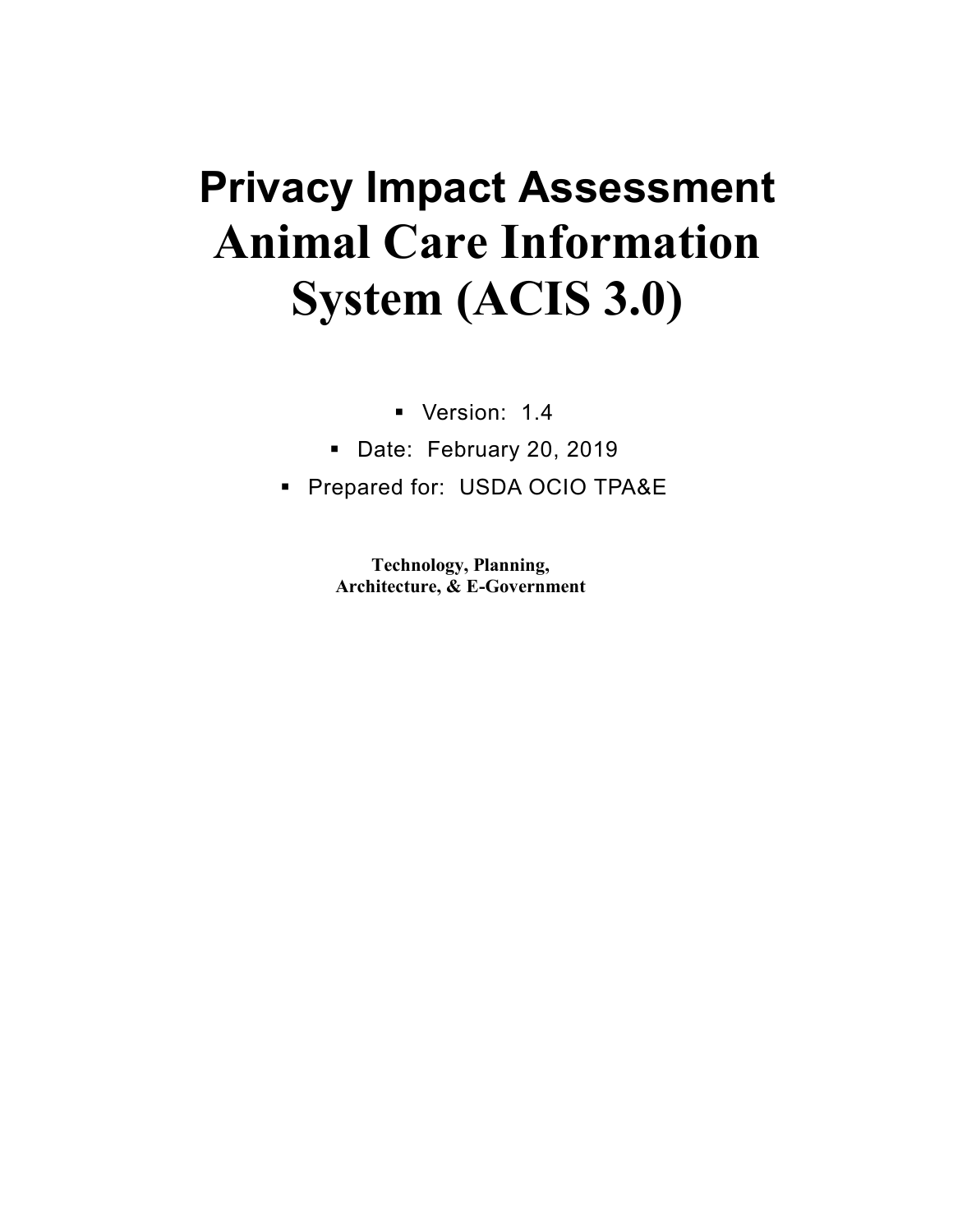

# **Privacy Impact Assessment for the Animal Care Information System (ACIS 3.0)**

**February 20, 2019**

**Contact Point Kay Carter-Corker**  APHIS Animal Care (AC)

301-851-3748

**Reviewing Official** 

**Tonya G. Woods**  APHIS Privacy Act Officer United States Department of Agriculture (301) 851-4076

**Danna L. Mingo**  Privacy Compliance Officer Information Security Branch United States Department of Agriculture (301) 851-2487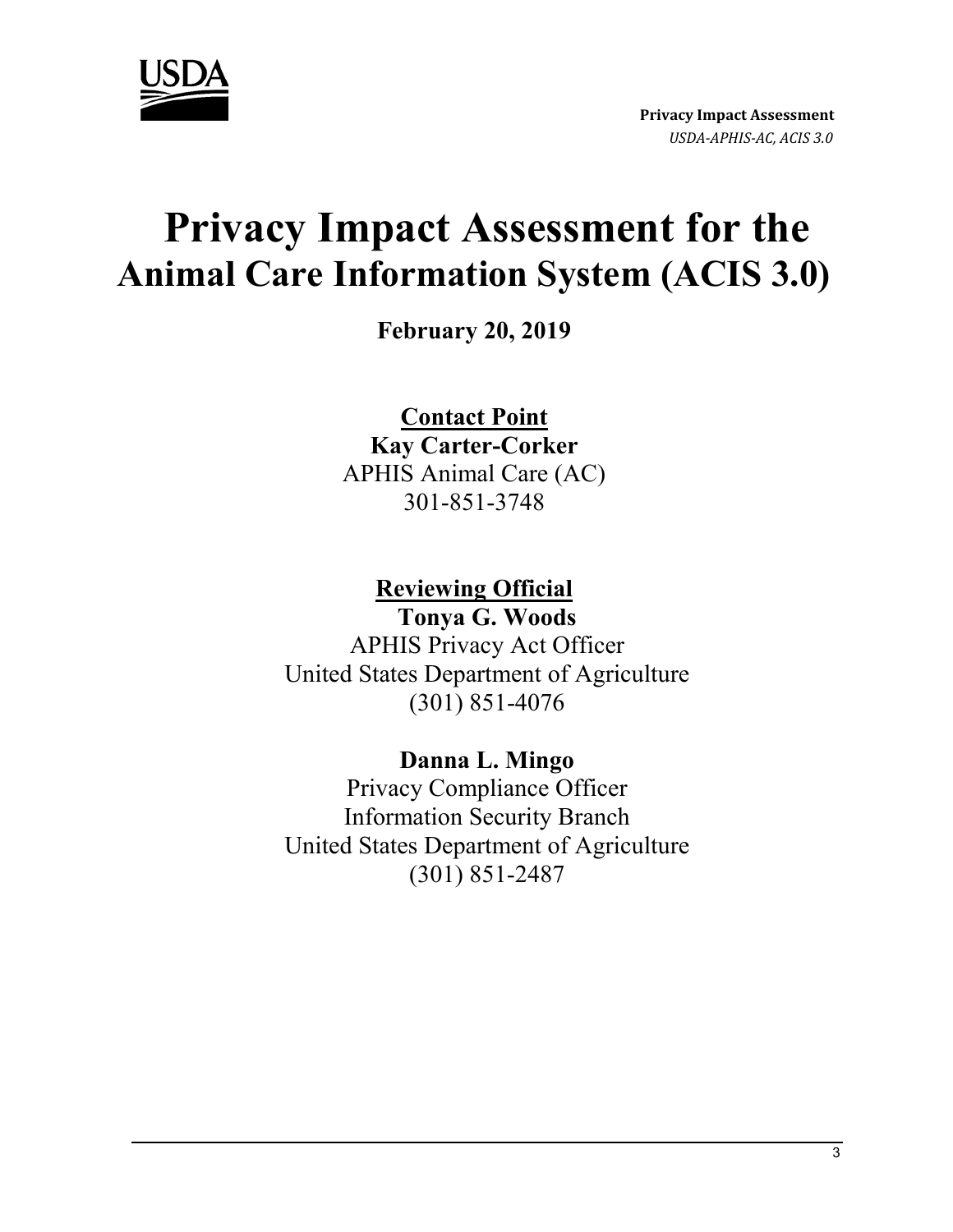

# **Abstract**

| <b>System Name</b>        | Animal Care Information System (ACIS 3.0)                                                                                                                                                                                             |
|---------------------------|---------------------------------------------------------------------------------------------------------------------------------------------------------------------------------------------------------------------------------------|
| <b>System Description</b> | ACIS 3.0 is used by Animal Care (AC) personnel for<br>inspections, data collection, data analysis, data management,<br>monitoring and reporting to ensure compliance with Animal<br>Welfare Act (AWA) and Horse Protection Act (HPA). |
| Reason for PIA            | Based on the ACIS 3.0 Privacy Threshold Analysis (PTA), a<br>full Privacy Impact Assessment is required.                                                                                                                              |

# **Overview**

| Agency                                                 | Animal and Plant Health Inspection Service (APHIS),<br>Animal Care (AC)                                                                                                                                                                                                                                                                                                                                                                                                                                                                                                                                                                                                                                                                                                                      |
|--------------------------------------------------------|----------------------------------------------------------------------------------------------------------------------------------------------------------------------------------------------------------------------------------------------------------------------------------------------------------------------------------------------------------------------------------------------------------------------------------------------------------------------------------------------------------------------------------------------------------------------------------------------------------------------------------------------------------------------------------------------------------------------------------------------------------------------------------------------|
| <b>System Name</b>                                     | Animal Care Information System (ACIS 3.0)                                                                                                                                                                                                                                                                                                                                                                                                                                                                                                                                                                                                                                                                                                                                                    |
| <b>System Owner</b>                                    | Betty J. Goldentyer<br>$(301) 851 - 3744$<br>betty.j.goldentyer@aphis.usda.gov                                                                                                                                                                                                                                                                                                                                                                                                                                                                                                                                                                                                                                                                                                               |
| Purpose of the System                                  | The purpose of the system is to provide a standard<br>approach to collect, record, analyze, maintain, and<br>report information to cooperating and regulatory<br>entities.                                                                                                                                                                                                                                                                                                                                                                                                                                                                                                                                                                                                                   |
| General Description                                    | The system is used by Animal Care organization to<br>maintain a record of activities conducted by regulated<br>entities and the agency pursuant to the Animal Welfare<br>Act (AWA, 7 U.S.C. 2131-2159), the Horse Protection<br>Act (HPA, 15 U.S.C. 1821-1831) and the regulations<br>issued thereunder.                                                                                                                                                                                                                                                                                                                                                                                                                                                                                     |
| Description of Typical<br><b>Transaction Conducted</b> | ACIS 3.0 collects and manages customer data for<br>license, registration, and research facility annual report<br>data, which are part of the Animal Care collection. AC<br>personnel access the customer's address, site address,<br>inspections, animal inventory, and contact phone<br>numbers of the regulated entities. It provides AC<br>personnel with the capability to enter and retrieve<br>licensing, registration, inspection, and research facility<br>data. The system allows Horse Industry Organizations<br>(HIOs) to electronically complete the reporting<br>requirements for the Horse Protection Act (HPA) with<br>data gathered from horse events around the country<br>and serves as a repository for various management<br>reports and business process documentation. |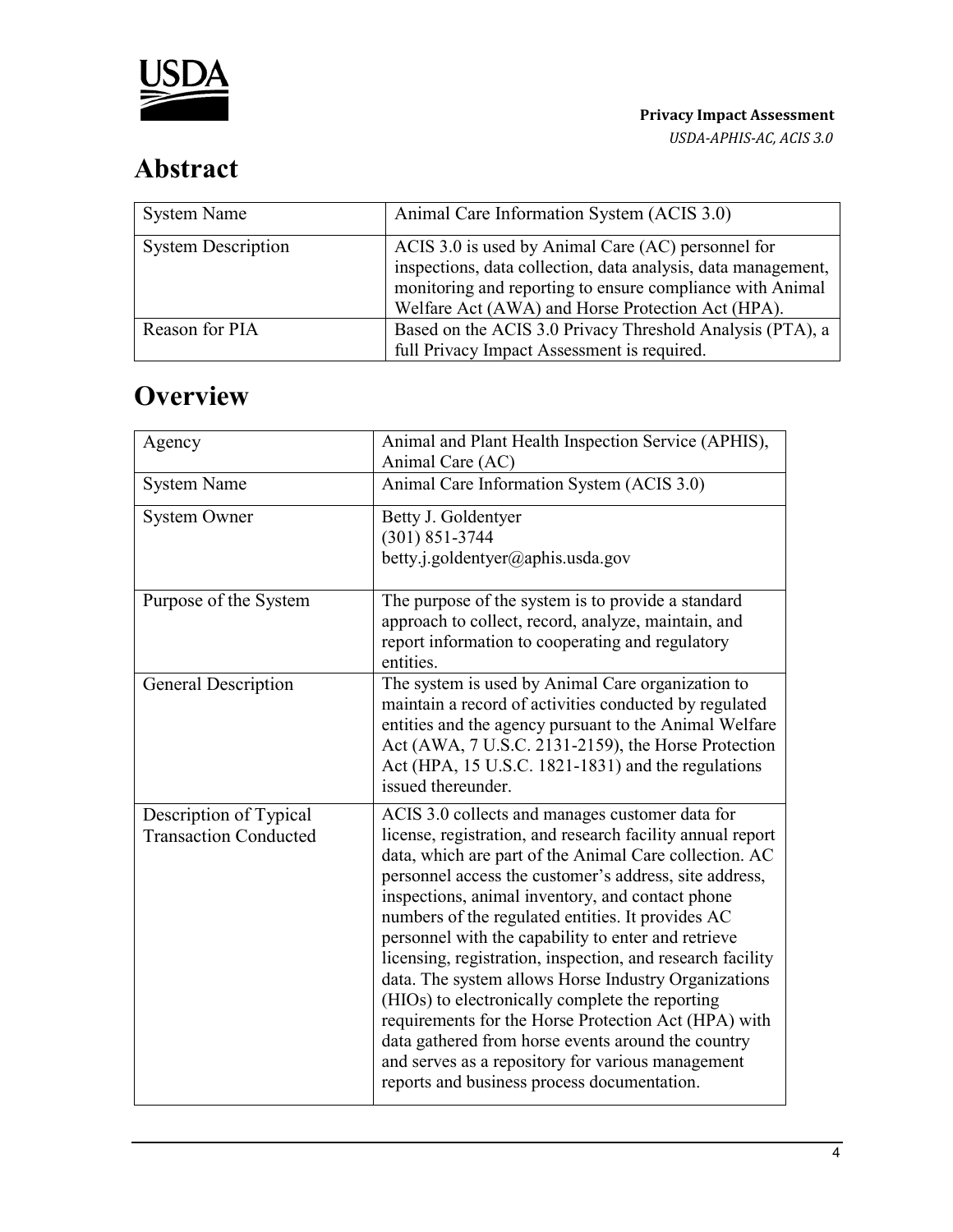

*USDA-APHIS-AC, ACIS 3.0*

| <b>Information Sharing</b>            | ACIS 3.0 also serves as a central point for Animal<br>Care management system support and content<br>management whereby AC business processes<br>documentation and standard operational procedures<br>can be shared internally. There are no interconnections<br>or information sharing with other system.                                                                                                                                                                                                                                                                                                                                                                                                                                                                                                                                                                                                                                                                                                                                                                                                                                                                                                                                                                                                                                                                                                                                                                                                                                                                                                                                                                                                                        |
|---------------------------------------|----------------------------------------------------------------------------------------------------------------------------------------------------------------------------------------------------------------------------------------------------------------------------------------------------------------------------------------------------------------------------------------------------------------------------------------------------------------------------------------------------------------------------------------------------------------------------------------------------------------------------------------------------------------------------------------------------------------------------------------------------------------------------------------------------------------------------------------------------------------------------------------------------------------------------------------------------------------------------------------------------------------------------------------------------------------------------------------------------------------------------------------------------------------------------------------------------------------------------------------------------------------------------------------------------------------------------------------------------------------------------------------------------------------------------------------------------------------------------------------------------------------------------------------------------------------------------------------------------------------------------------------------------------------------------------------------------------------------------------|
| Description of ACIS 3.0<br>subsystems | The ACIS 3.0 database is designed to support the<br>Animal Welfare Act (AWA), the Horse Protection Act<br>(HPA), and Management Support system (MSS).<br>1. The AWA portion contains information on<br>individuals with certificates and others that<br>have applied for a license or registration under<br>the AWA. AWA inspection reports are<br>generated by the database with data that is<br>entered in to ACIS 3.0 by AC personnel.<br>2. The HPA portion contains information on<br>Horse Industry Organizations (HIO) and<br>persons licensed to inspect horses under the<br>HPA and data on these alleged violations. The<br>ACIS 3.0 information flow for online and<br>offline application can be found in ACIS 3.0<br>Application Design document.<br>3. MSS is a reporting module used by the AC<br>Management Team and AC staff members that<br>need the information for planning and<br>management purposes that are vital to<br>measuring work performance, operations,<br>spending, resource allocation and distribution,<br>and others. The MSS includes the following<br>subsystems: (1) ACIS 3.0 Reports and Add<br>Hoc; (2) Weekly Activity Management; (3)<br>Budget Management; (4) Strategic/Operating<br>Plans Management; (5) Performance<br>Management; (6) Asset Management; (7)<br>Documents Management; (8) Travel<br>Management; and (9) Projects and Issues<br>Management.<br>4. AC-CMS provides a central point for<br>information sharing whereby ACIS 3.0<br>business processes, standard operational<br>procedures, and data can be shared internally<br>among AC staffs in AC offices. The<br>information presented to AC staffs is in the<br>form or report generation or read only screen |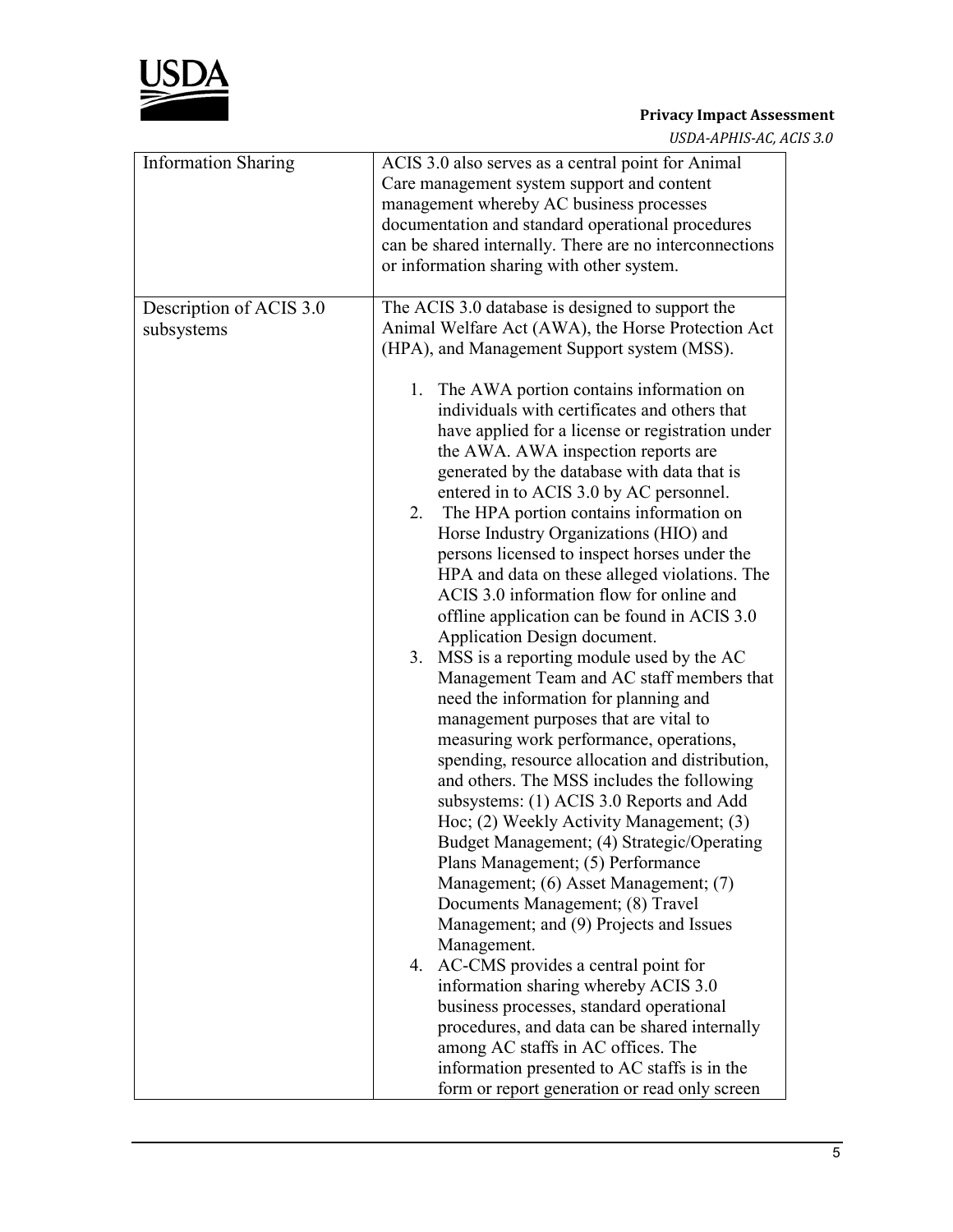

*USDA-APHIS-AC, ACIS 3.0*

|                            | display. The reports consist of information<br>related to AWA and HPA regulations, policies,<br>and guidance issues thereunder. |
|----------------------------|---------------------------------------------------------------------------------------------------------------------------------|
| Legal Authority to operate | ACIS 3.0 is a steady-state system. It had an ATO and                                                                            |
| the system                 | is categorized as a "Moderate" system                                                                                           |

# **1 Section 1.0 Characterization of the Information**

The following questions are intended to define the scope of the information requested and/or collected as well as reasons for its collection as part of the program, system, rule, or technology being developed.

#### **1.1 What information is collected, used, disseminated, or maintained in the system?**

#### Animal Welfare Act Records:

The system includes paper and electronic records that include:

- o Licensing and Registrations records, including, but not limited to, name and business or address, telephone number, fax number, email address, and other contact information; tac identification number, customer number, license or registration certificate number, licensee and research facility annual reports related to persons who seek or hold an AWA license or registration, persons responsible to ensure humane care of the animals (i.e. attending veterinarians) located at AWA regulated facilities; payment details such as name, last four digits of credit card and expiration date, or check numbers and amount for those who have applied for license of renewal of license requiring a payment; and other records required for regulatory purposes under the AWA.
- o Compliance records, including but not limited to, inspection reports, itineraries, enforcement actions, and other compliance records required to be maintained by the facility and supporting documents, compliance- and –enforcement-related activities, and other records required from regulator purpose under the AWA.
- o Regulatory correspondence, including but not limited to, information related to the denial or termination of a license or permit, and notices or advisories regarding alleged violations or noncompliance with the AWA, records, related to administrative and court litigation, correspondence between APHIS and a licensee/registrant or applicant, and other records required for regulatory purposed under the AWA.
- o Compliant records, including, but not limited to, witness or person who has submitted information, and statements to alleged violations and violations by persons who are subject to AWA.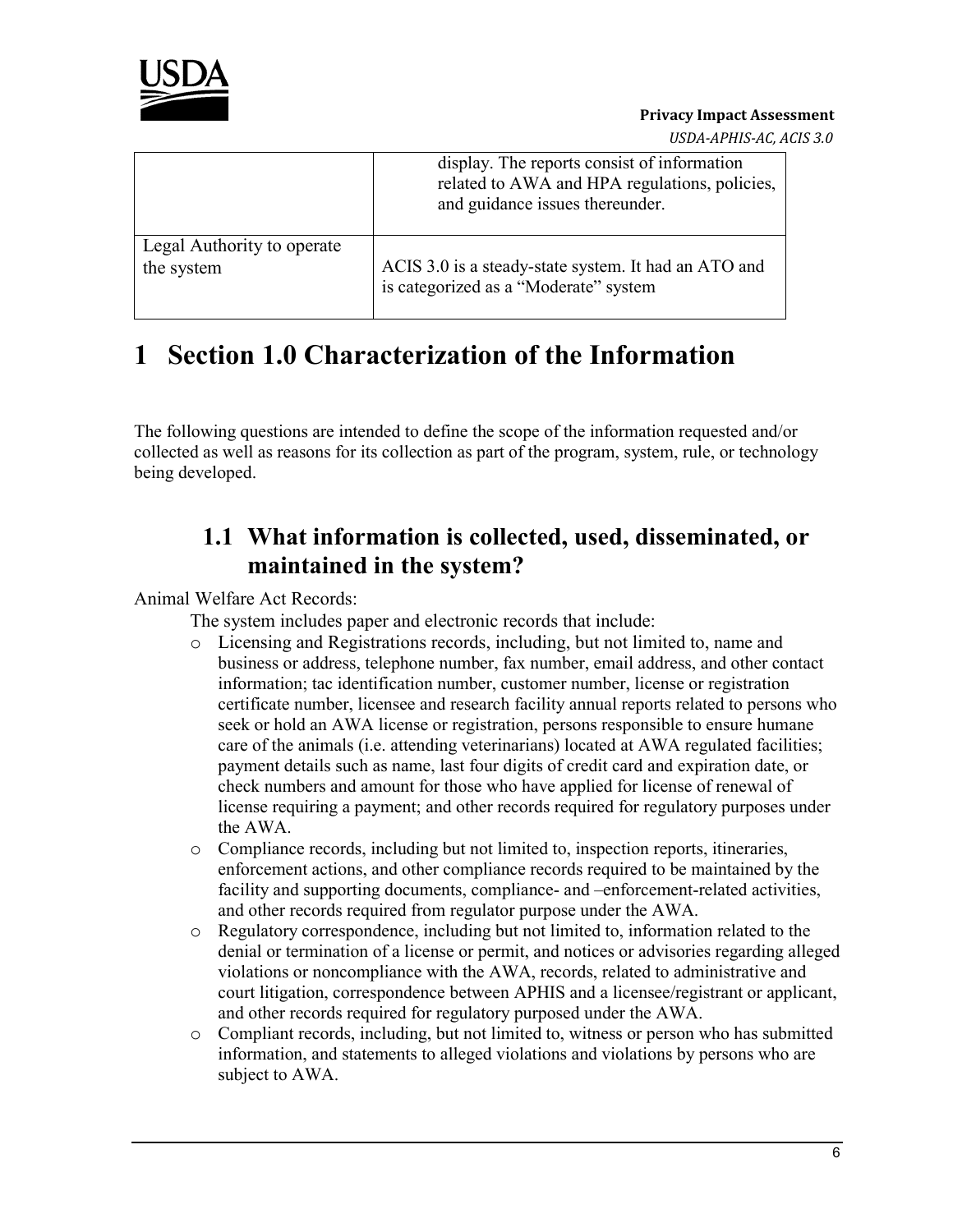

*USDA-APHIS-AC, ACIS 3.0*

o Permit records, including, but not limited to, name, address, and other information for the permittee, permit application, health certificate, rabies vaccination certificate, etc.; and other records required for regulatory purpose under the AWA.

Horse Protection Act Records: The system includes paper and electronic records includes the following records:

- o Management records, including, but not limited to, name, business, and/or home address, and other contact information for managers or other management representatives, sponsoring organizations, person designated to maintain management records, show judges, etc.; details of the events and locations, including, but not limited to, dates and addresses; and other records required for regulatory purposes under the HPA.
- o Transporter records including, but not limited to, the name and address, and other contact information of the horse owner and of the shipper, the trainer, the carrier transporting the horse, a the driver of the means of conveyance used; the origin of the shipment and date thereof; and the destination of shipment; and other records required for regulatory purposed under the HIPA.
- o HIO records, including, but not limited to, the name, address, and other contact information of each certified HIO, officers or persons charged with the management of the HIO, and the HIO's formal request for certification and detailed outline for such program submitted for Department approval, rulebooks, and industry-implemented disciplinary procedures, and associated correspondence, the name and address of any person qualified to detect and diagnose a horse that is sore or to otherwise inspect horses for purposes of enforcing the HPA or the management of any horse show, exhibition, sale, or auction; identity of all horses at each event that management disqualified or excused for any reason, including the registered name of each horse and the name and address of the owner, trainer, rider, exhibitor, or other person having custody of or responsibility for the care of each such horse; the exhibitor's number and class number, or the sale or auction tag number of the horse, the name and any applicable registered name and number (if the horse is registered), age, sex, color, and markings of the horse; disciplinary actions taken by the HIO against any exhibitor; photographs and videos depicting inspections conducted by HIO-licensed designated qualified person, HIO performance evaluations and statistics; and records required for regulatory purpose under the HPA.
- o Designated qualified persons records (persons qualified to detect and diagnose a horse that is sore or to otherwise inspect horses for purposes of enforcing the HPA) including, but not limited to the name, address, and other contact information, and each license number of each person who applies and/or is licensed to inspect horses in accordance with the HPA and regulations, information related to the disqualification of a person from holding a license to detect soreness in horses, and correspondences, including notice of performance concerns or license cancellation, details of inspections and identity of all horses at each event that the person recommended to management be disqualified or excused for any reason, including the registered name of each horse and the name and address of the owner, trainer, rider, exhibitor, or other person having custody of or responsibility for the care of each such horse; the exhibitor's number and class number, or the sale or auction tag number of the horse, the name and any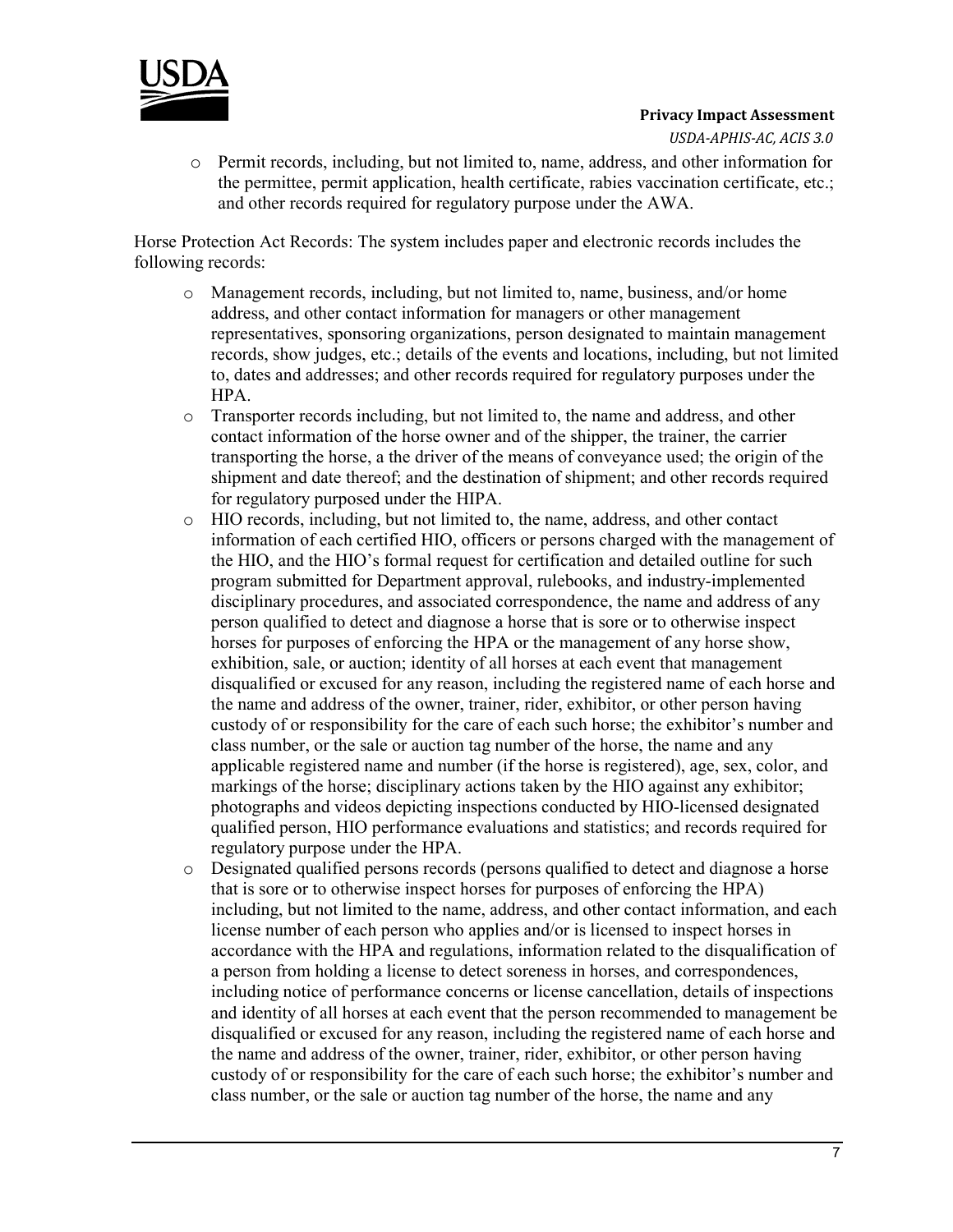

*USDA-APHIS-AC, ACIS 3.0*

applicable registered name and number (if the horse is registered), age, sex, color, and markings of the horse; photographs and videos depicting inspections conducted by designated qualified persons; performance evaluations and statistics; and other records required for regulatory purpose under HPA

- o Compliance and Regulatory Correspondence records, including, but not limited to, inspection findings, compliance, regulatory correspondence, investigations, and enforcements under the HPA, as well as records related to administrative, civil, and criminal litigation and other records required for regulatory purposes under HPA.
- $\circ$  Compliance records, including, but not limited to, the name and address of a witness or person who has submitted a compliant concerning potential alleged violations and violations by persons who are subject to the HPA and nature of their complaint.

### **1.2 What are the sources of the information in the system?**

The AWA information is received from the applicant for a license registration, or permit; the licensee, registrant, or permittee; the attending veterinarian; observations by APHIS inspectors; APHIS Investigative and Enforcement Service officials; or other person responsible for or who has information about the humane care of the animals. The HPA information is received from the HIO and other entities that issue license; the HIO records submitted to APHIS; the management of the horse show, exhibition, auction, or sale; the horse management records submitted to APHIS; records submitted to APHIS by persons qualified to detect and diagnose a horse that is sore or otherwise inspect horses for purposes of enforcing the HPA; and the horse owner, trainer, custodian, rider, shipper, carrier, and transporter. Information may also be received from the witness or person who has submitted a complaint concerning potential alleged violations and violations by persons who are subject to the AWA or HPA, and APHIS employee.

### **1.3 Why is the information being collected, used, disseminated, or maintained?**

The information collected is necessary to administer and enforce the AWA and HPA Act.

#### **1.4 How will the information be checked for accuracy?**

Information is checked for accuracy through data entry validation and audit reports prior to release to public. Additionally, during inspections and audits spot checks are done to validate the accuracy of records in the database.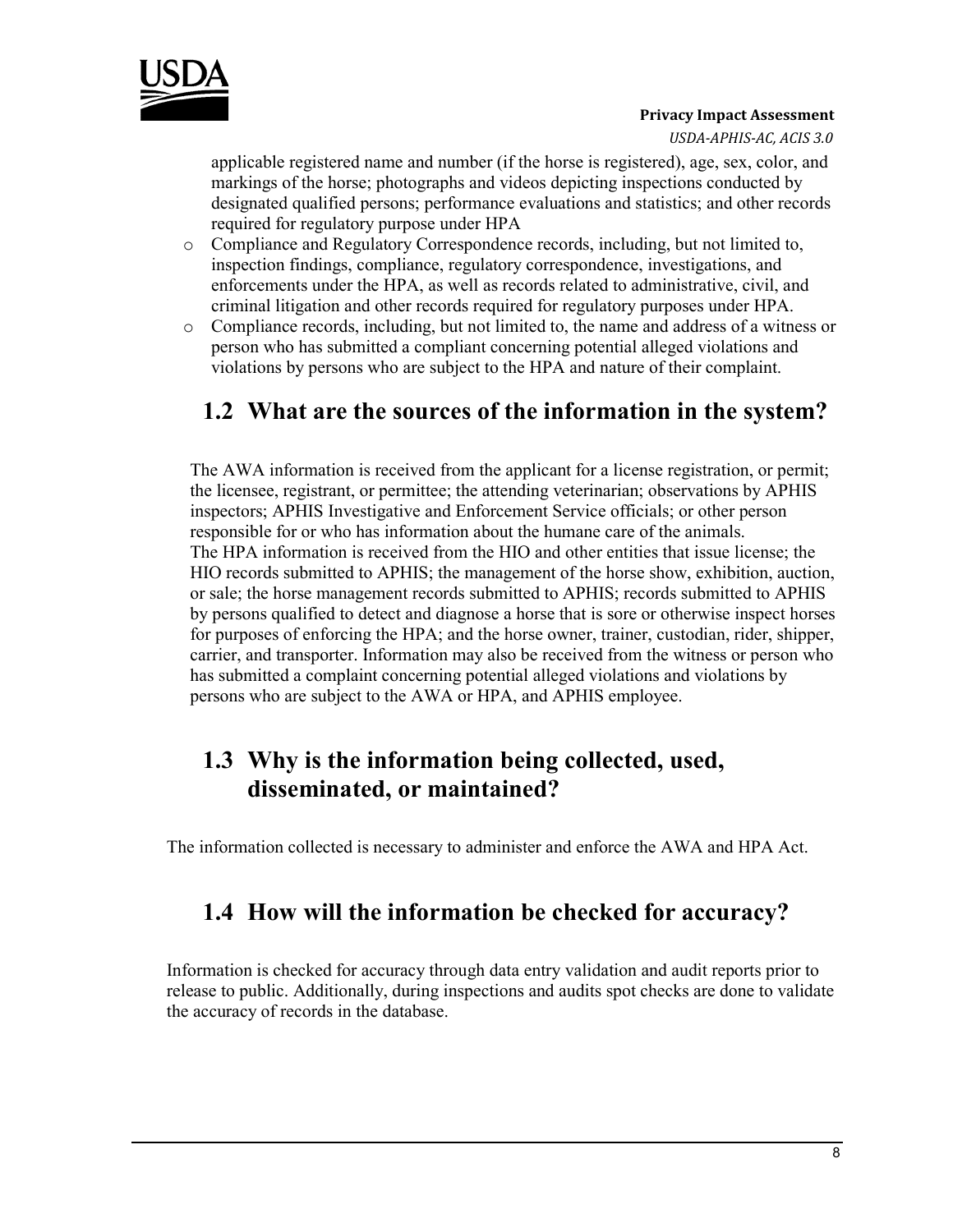

#### **1.5 What specific legal authorities, arrangements, and/or agreements defined the collection of information?**

The Animal Welfare Act (AWA), 7 U.S.C. 2131 *et seq*., and the regulations issued thereunder, 9 C.F.R. parts 1 through 4; and the Horse Protection Act (HPA), 15 U.S.C. 1821 et seq., and the regulations issued thereunder, 9 C.F.R. parts 11 and 12.

#### **1.6 Privacy Impact Analysis: Given the amount and type of data collected, discuss the privacy risks identified and how they were mitigated.**

Cyber-attacks on individuals with access to sensitive information in the system is the only risk identified. APHIS has implemented the following safeguards. Access to the restricted portions of the database system requires certain levels of authorization through USDA eAuthentication, which is a system that enables individuals to obtain user-identification accounts with password-protected access to certain USDA Web- based applications and services through the Internet. APHIS personnel who input data must have a high-level eAuthentication account. Persons who apply for a license or registration or are licensed or registered pursuant to the AWA have a lower level eAuthentication account and will only have access to their own records to input certain information. These individuals can also apply for, pay, or check the status of their application for a license, and their license or registration status. HIOs and persons qualified to detect and diagnose a horse that is sore or otherwise inspect horses for purposes of enforcing the HPA will only have access to input certain information in their own records, such as but not limited to information entered in the system by HIOs regarding disciplinary actions taken and information on sore horses that were disqualified or prohibited by management from participating in shows, exhibitions, sales, or auctions. The general public will have read-only access to system generated reports and query results through APHIS' website that contains appropriate redactions to protect personal information.

# **2 Section 2.0 Uses of the Information**

The following questions are intended to delineate clearly the use of information and the accuracy of the data being used.

#### **2.1 How is the information collected?**

AWA customers submit the information to APHIS via license or registration applications, a Federal debt collection act notice (SSN/EIN sheet), and a credit card payment authorization form. Members of the public and other entities submit to APHIS complaints on persons engaged in regulated activities. Inspectors collect information during the inspection. HIOs, persons qualified to detect and diagnose a horse which is sore or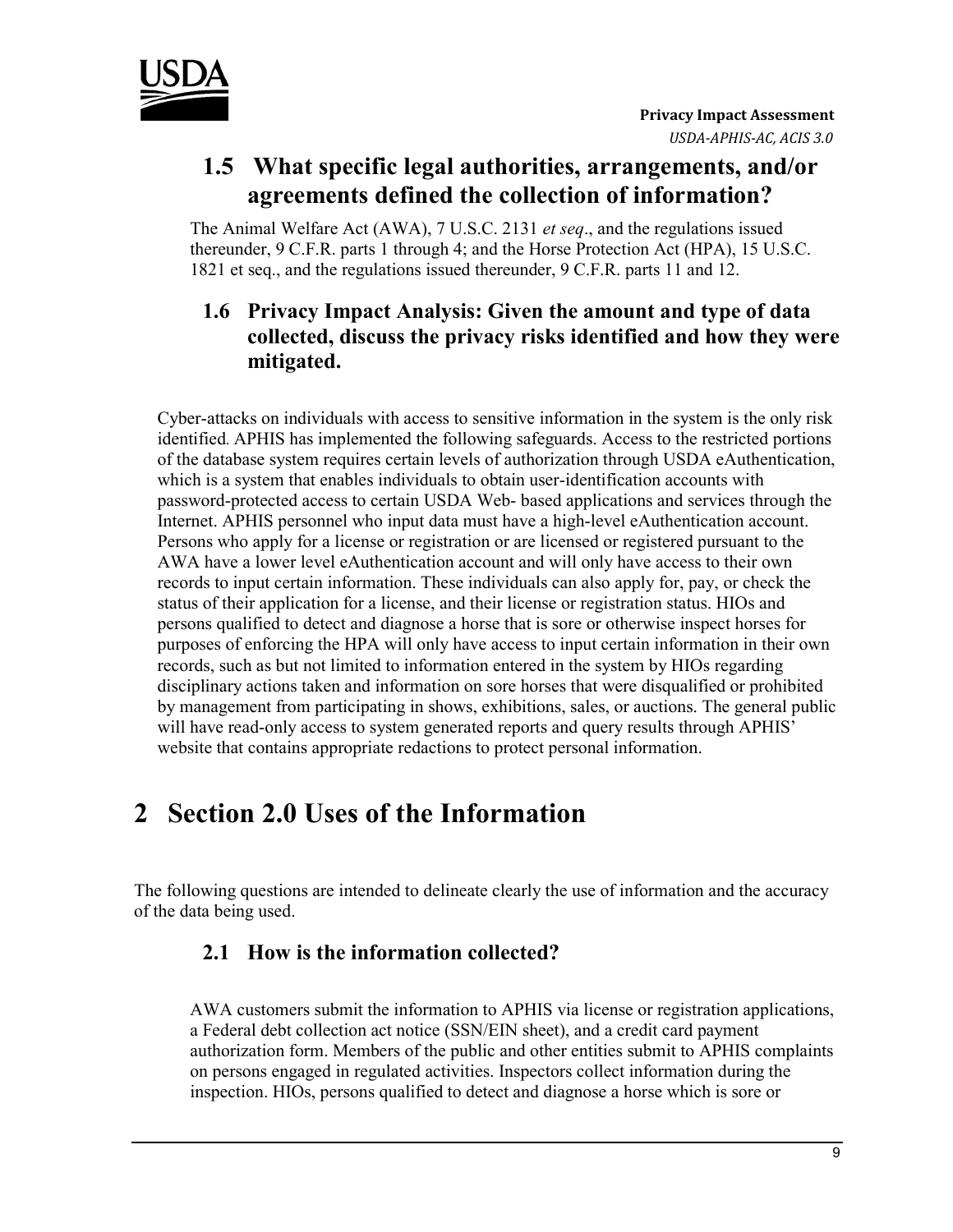

*USDA-APHIS-AC, ACIS 3.0*

otherwise inspect horses for purposes of enforcing the HPA, and management of horse events submit the information to APHIS. The information is entered into ACIS 3.0 data entry fields by AC personnel. When the system is updated, persons who seek or hold a license or registration under the AWA will have access to their own records to input certain information. Registered research facilities may directly submit the annual report of animal use under the AWA. They will have access to only their own records. When fully developed, HIOs and persons qualified to detect soreness in a horse are also able to input certain information into the system from their own records, but do not have access to other non-public information.

#### **2.2 Describe all the uses of information.**

- o ACIS 3.0 collects and manages customer data related to licensing, registration, and permitting under the AWA, which are part of the Animal Care collection. The system also collects information from individuals who import dogs into the United States for resale purposes. The system shares research facility annual report of animal use data with efile.
- o AC personnel access the customer's address, site address, inspections, animal inventory, and contact phone number and other information of the regulated entities. It provides AC personnel with the capability to enter and retrieve licensing, registration, and inspection.
- o The system allows Horse Industry Organizations (HIOs) to electronically complete the reported requirements for the Horse Protection Act (HPA) with data gathered from horse events around the country and serve as a repository for various management reports and business process documentation
- o ACIS 3.0 also serves as a central point for Animal Care management system support and content management whereby AC business process documentation and standard operational procedures can be shared internally.

#### **2.3 What types of tools are used to analyze data and what type of data may be produced?**

ACIS 3.0 utilizes the Oracle Weblogic framework for the web presentation driven by user roles and using a single interface for authorized users. Oracle Application Express (APEX) and Oracle Business Intelligence Publisher are used to analyze data. The data are produced in the form of PDF file, Excel spreadsheet and text file for various types of reports such as Inspection reports, Research Facility Annual Report, Complaints, Horse Industry Organization, Designated Qualified Persons (DQPs) and Horse Protection Program Report.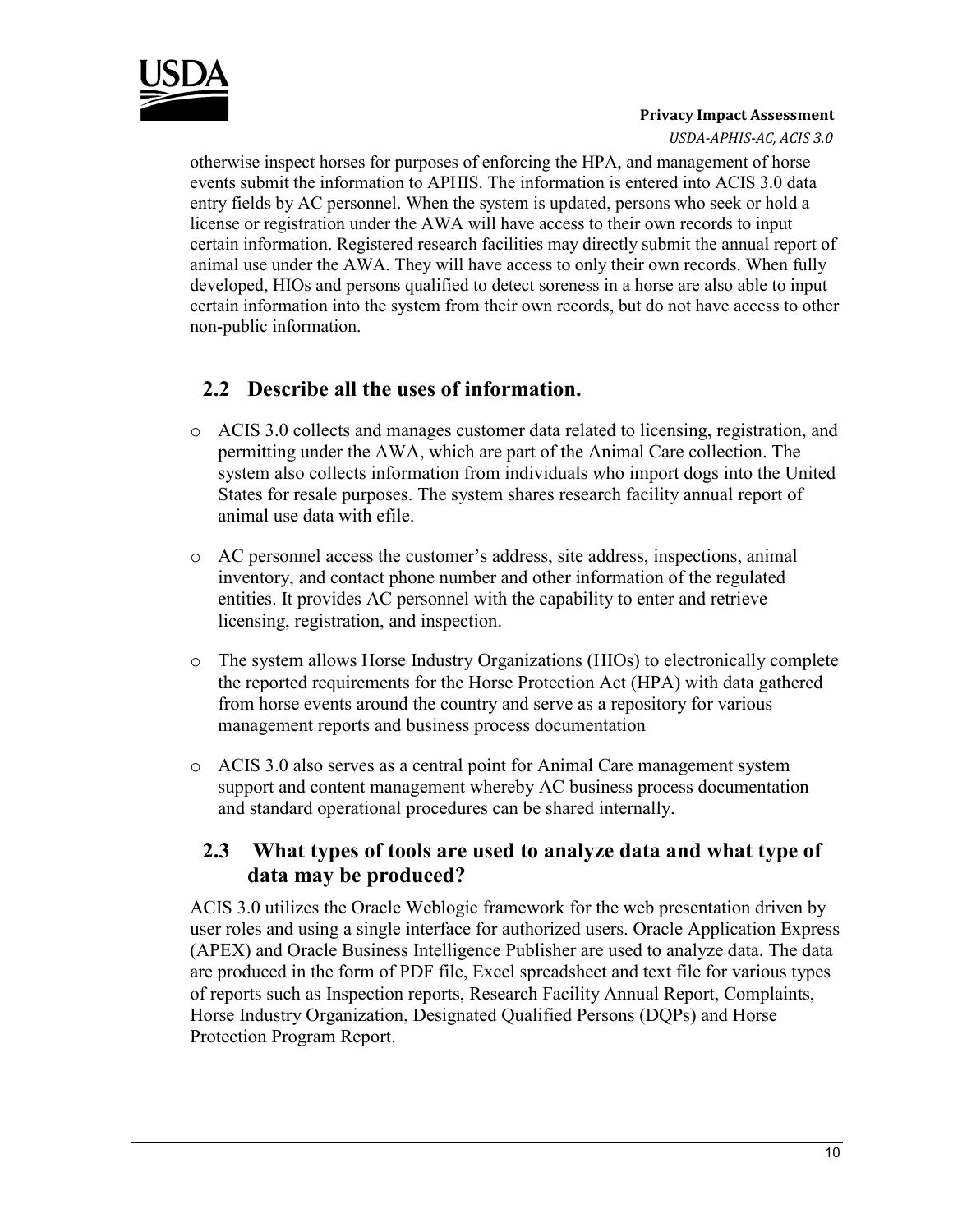

#### **2.4 If the system uses commercial or publicly available data please explain why and how it is used.**

ACIS 3.0 does not use commercial or publicly available data.

#### **2.5 Privacy Impact Analysis: Describe any types of controls that may be in place to ensure that information is handled in accordance with the above described uses.**

ACIS 3.0 has the following security controls to ensure that PII information is handled in accordance with the above described uses:

- $\circ$  Access to the application must be authenticated via USDA eAuthentication requiring user ID and password.
- o Privileges and permissions assigned to enter, view, update, modify or delete the information given to individual user account are based on their job's roles and responsibilities.
- o Individuals that handle PII take USDA Role-based Privacy training.
- o Sensitive data such as social security number or tax identification number are encrypted at rest and in transit.
- o The laptop has the APHIS approved standard image that is PIV card enabled.
- o We placed security controls and proper redaction methods on the inspection reports and research facility annual reports to prevent manipulation of the reports and exposure of PII.

# **3 Section 3.0 Retention**

The following questions are intended to outline how long information will be retained after the initial collection.

#### **3.1 How long is information retained?**

Paper and electronic records will be retained in accordance with disposition authority NI-463-09-9 which is currently being updated. Some records considered as permanent will be maintained in accordance with NARA requirements.

#### **3.2 Has the retention period been approved by the component records officer and the National Archives and Records Administration (NARA)?**

Yes, but are in the process of updating and ensuring all of the data is approved.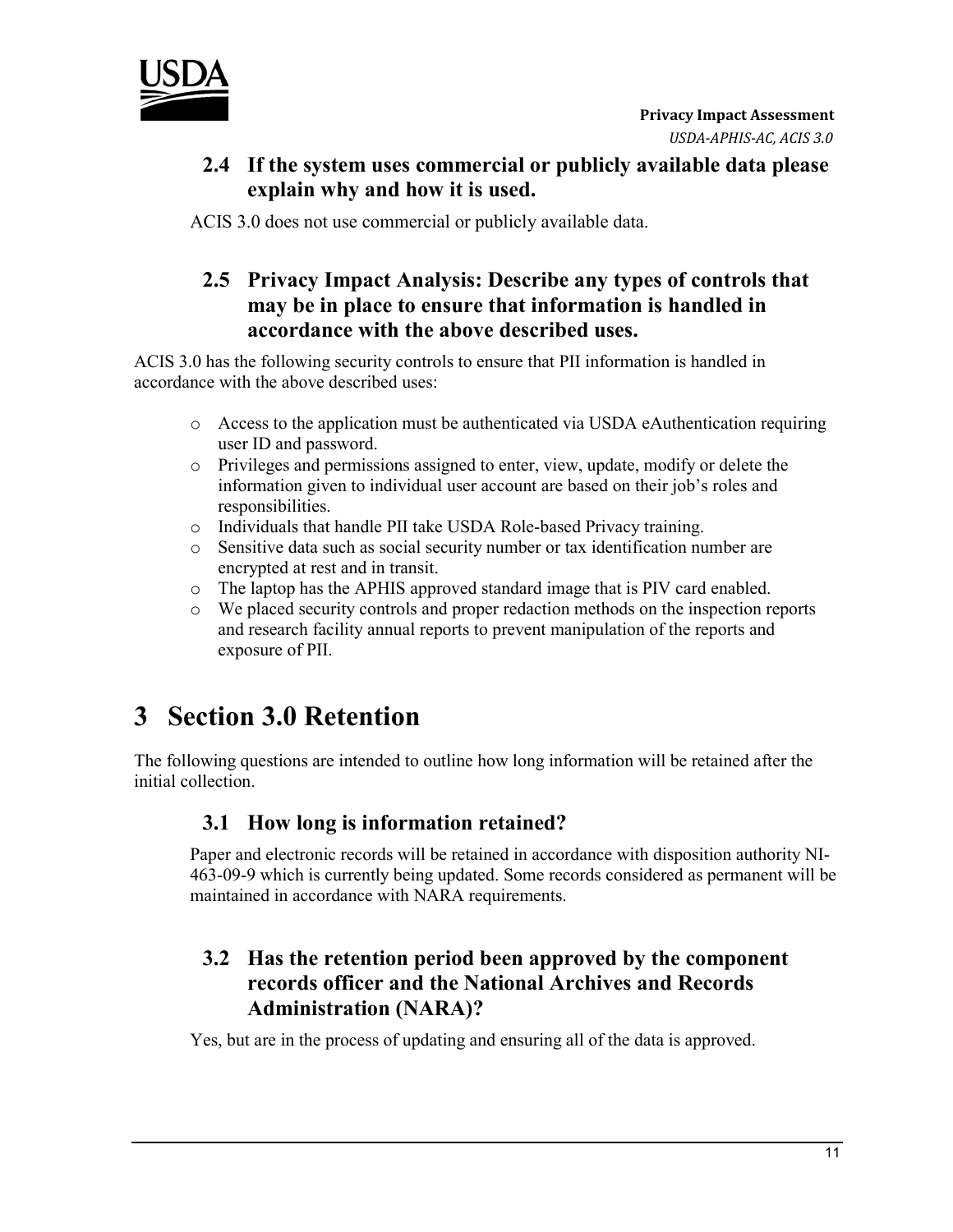

#### **3.3 Privacy Impact Analysis: Please discuss the risks associated with the length of time data is retained and how those risks are mitigated.**

There are no additional risks associated with the length of time the data is retained. Data are maintained and disposed of in accordance with APHIS records retention schedules (except where litigation and other holds apply), access control procedures and APHIS Directive 3440.2 which outlines the appropriate procedures for disposing of media and data on media in a manner that makes it impossible to recover.

## **4 Section 4.0 Internal Sharing and Disclosure**

The following questions are intended to define the scope of sharing within the United States Department of Agriculture.

#### **4.1 With which internal organization(s) is the information shared, what information is shared and for what purpose?**

The information from ACIS 3.0 is shared with: APHIS Investigative and Enforcement Services and USDA Office of General Counsel to:

- o Share inspection findings and generate regulatory correspondence (including information related to the denial or termination of a license, and notices or advisories regarding alleged violations with the AWA, and information regarding complianceand enforcement-related activities (including copies of pre-litigation settlement agreements, stipulations, and records related to formal administrative enforcement proceedings).
- o Share information on Department-certified HIOs, management of horse shows or other regulated events, and persons who are qualified to detect and diagnose a horse which is sore or otherwise inspect horses for the purposes of enforcing the HPA and the regulations thereunder;
- o Share information regarding any person who is under disqualification and therefore ineligible to participate in a horse event; the identity of all horses that a qualified person recommended to be disqualified or excused for any reason; and generate regulatory correspondence (including information related to the disqualification of a person from holding a license to detect soreness in horses, and notices or advisories regarding alleged violations or violations with the HPA), and information about compliance- and enforcement-related activities (including copies of pre-litigation settlement agreements, stipulations, and records related to formal administrative enforcement proceedings), in accordance with the HPA and regulations and to promote compliance.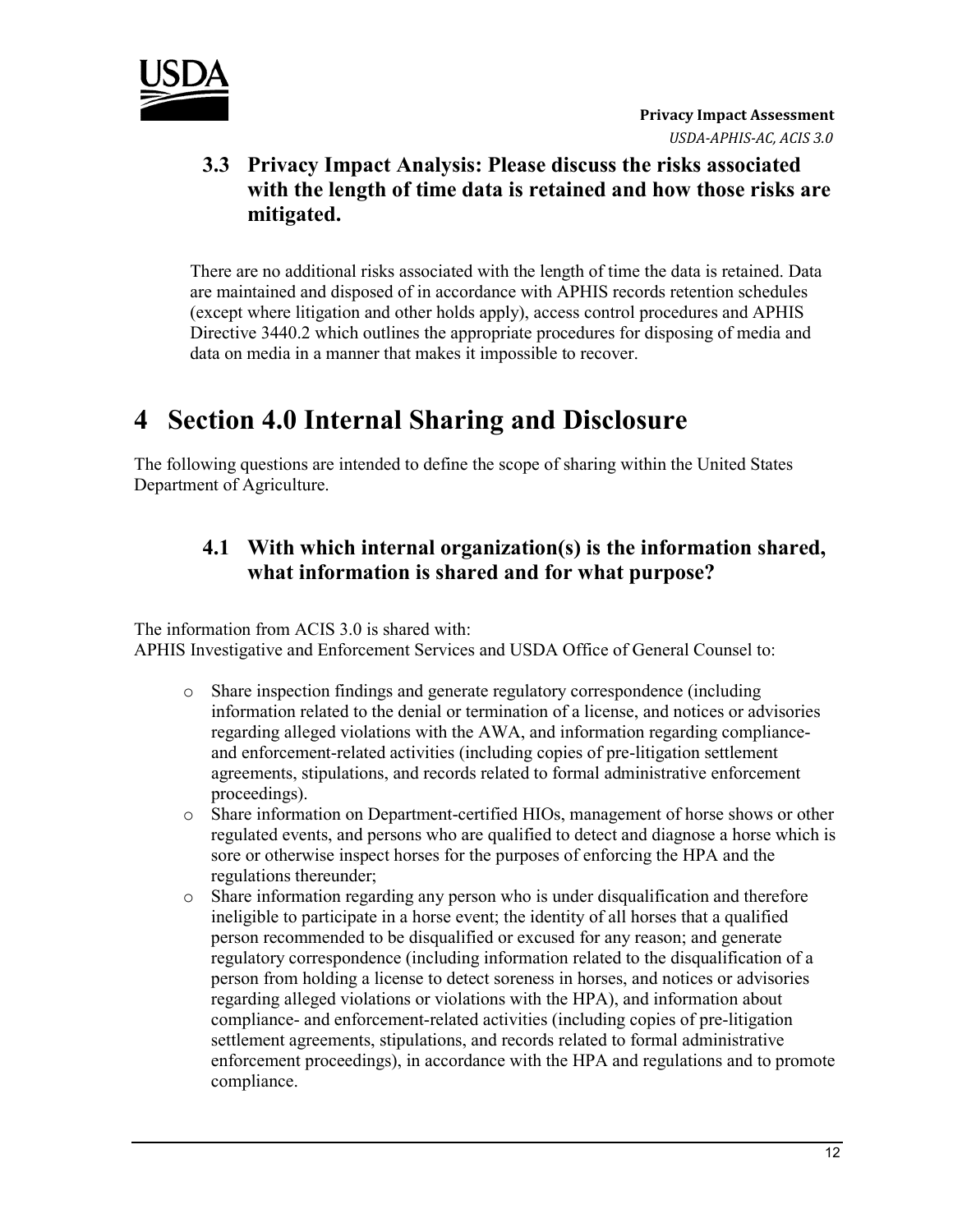

.

- o APHIS Legislative and Public Affairs to respond to requests for information to comply with the Freedom of Information Act.
- o National Finance Center to process required fees

#### **4.2 How is the information transmitted or disclosed?**

Animal Care transmits/discloses PDF or read only web display to APHIS programs

#### **4.3 Privacy Impact Analysis: Considering the extent of internal information sharing, discuss the privacy risks associated with the sharing and how they were mitigated.**

There is an inherent risk associated with the sharing of privacy data internally. However, APHIS internal staff whose responsibilities involve the handling of privacy data is required to undergo privacy awareness training.

# **5 Section 5.0 External Sharing and Disclosure**

The following questions are intended to define the content, scope, and authority for information sharing external to USDA, which includes Federal, state and local government, and the private sector.

### **5.1 With which external organization(s) is the information shared, what information is shared, and for what purpose?**

Routine uses of records maintained in the system, including categories of users and the purposes of such uses:

In addition to those disclosures generally permitted under 5 U.S.C. 552a (b) of the Privacy Act, records maintained in the system may be disclosed outside USDA as follows:

- 1. APHIS may disclose, the name, city, and State, license or registration type and/or status, or change of a licensee and registrant to any person pursuant to 9 CFR 2.38(c) and 2.127;
- 2. APHIS may disclose annual reports submitted to APHIS by licenses and research facilities to any person pursuant to 9 CFR 2.7 and 2.36;
- 3. APHIS may disclose inspection reports and other regulatory correspondences issued to licensees and registrants [from the agency] to any attending veterinarian in order to carry out duties under AWA pursuant to 9 CFR 2.33 and 2.40
- 4. APHIS may disclose the name, telephone number, and other contact information, location, inspection reports, and regulatory correspondences of licensees, registrants, permitees, and applicants for the same, to appropriate Federal, foreign, State, local, Tribal, or other public authority agencies or officials, in order to carry out duties under the AWA or State, local, Tribal or other public authority on the same subject pursuant to 7 U.S.C. 2145(b);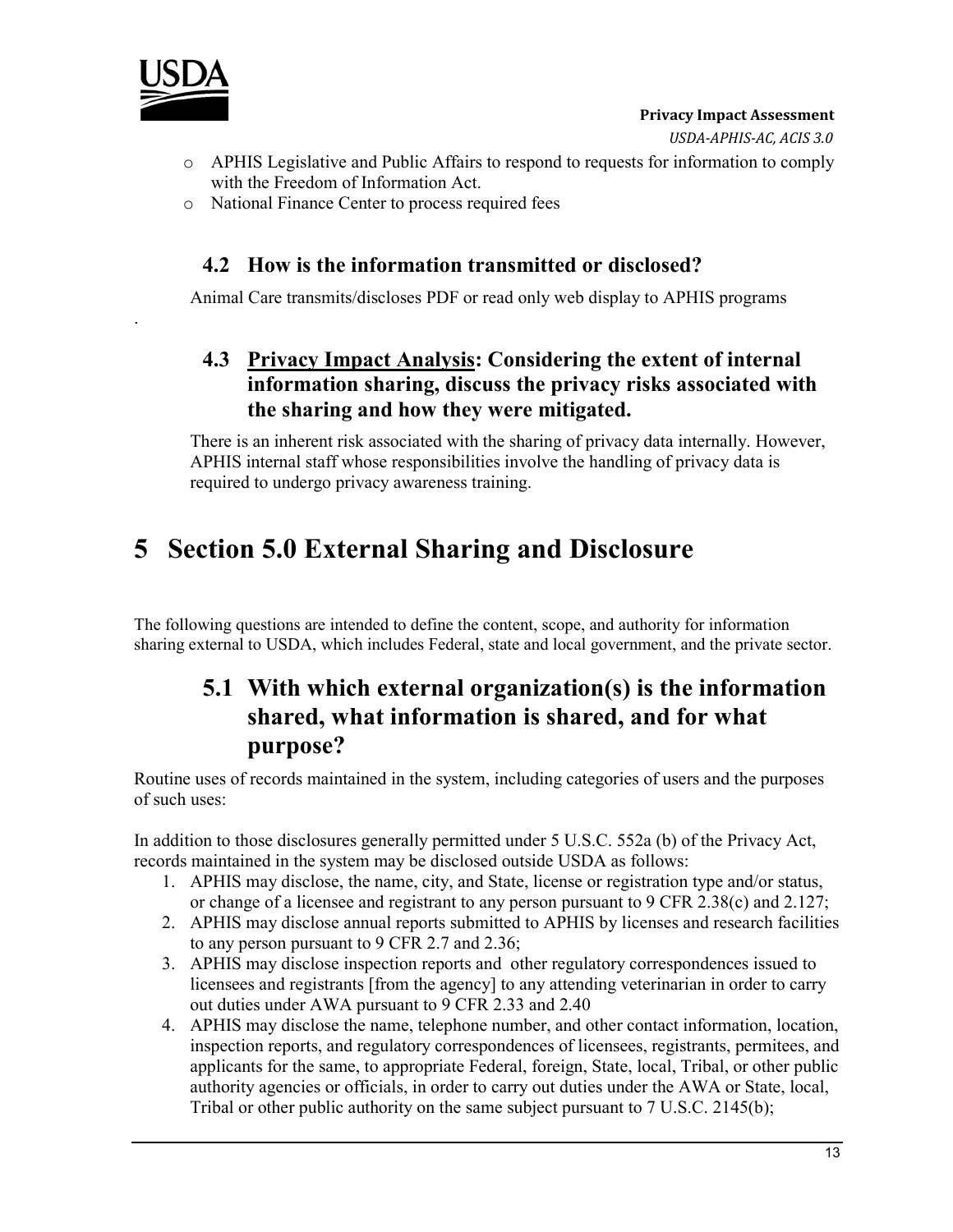

*USDA-APHIS-AC, ACIS 3.0*

- 5. APHIS may disclose the inspection reports of licensees and registrants, and permit status, to any pet store or other entity that is required under State, local, Tribal, or other public authority to verify a licensee, registrant, or permitee's compliance with the AWA;
- 6. APHIS may disclose information to the National Academies of Science, Engineering, and Medicine, and any other research institution engaged or approved by the Department, to the extent APHIS deems the disclosure necessary to complete research and/or compile a report in the furtherance of the Departments Mission
- 7. APHIS may disclose final adjudicatory AWA and HPA decisions or order by an appropriate authority to any person
- 8. APHIS may disclose to any person the name, city, and State or other information to the extent necessary for proper identification of persons (referred to as "Designated Qualified Persons" or "DQPs") that are or have been qualified to detect and diagnose a horse that is sore or otherwise inspect horses for the purpose of enforcing the HPA and of horse industry organizations or associations (referred to as HIOs) that have currently or had in the past D1P programs certified by USDA;
- 9. APHIS may disclose to any regulated horse owner, HIO, and other entities responsible for licensure or required to verify compliance with the HPA, HPA inspection findings and regulatory and other correspondence issued to persons or entities regulated under the HPA;
- 10. APHIS may disclose to any person the name, city, State or other information to the extent necessary for proper identification of any person or entity who has been disqualified, suspended, and/or otherwise prohibited from showing or exhibiting any horse, or judging or managing any horse show, horse exhibition, horse sale, or horse auction under the HPA and the terms of such action;
- 11. APHIS may disclose to any person the name, city, and State or other information to the extent necessary for the proper identification of nay regulated individuals or entity whose license or permit has been suspended, revoked, expired, terminated, or denied, under the AWA and the term of such action;
- 12. APHIS may disclose to appropriate law enforcement agencies, entities, and persons, whether Federal, foreign, State, local, or Tribal, or other public authority responsible for enforcing, investigating, or prosecuting an alleged violation or a violation of law or charged with enforcing, implementing, or complying with a statute, rule, regulation, or order issued pursuant thereto, when a record in this system on its face, or in conjunction with other records, indicates a violation or potential violation of law, whether civil, criminal, or regulatory in nature, and whether arising by general statute or particular program statute, or by regulation, rule, or court order issued pursuant thereto, if the information disclosed is relevant to any enforcement, regulatory, investigative, or prospective responsibility of the receiving entity.
- 13. APHIS may disclose to the Department of Justice when the agency, or any component thereof, or any employee of the agency in his or her official capacity, or any employee of the agency in his or her individual capacity where the Department of Justice has agreed to represent the employee, or the United States, in litigation, where the agency determines that litigation is likely to affect the agency or any of its components, is a party to litigation or has an interest in such litigation, and the use of such records by the Department of Justice is deemed by the agency to be relevant and necessary to the litigation; provided, however, that in each case, the agency determines that disclosure of the records to the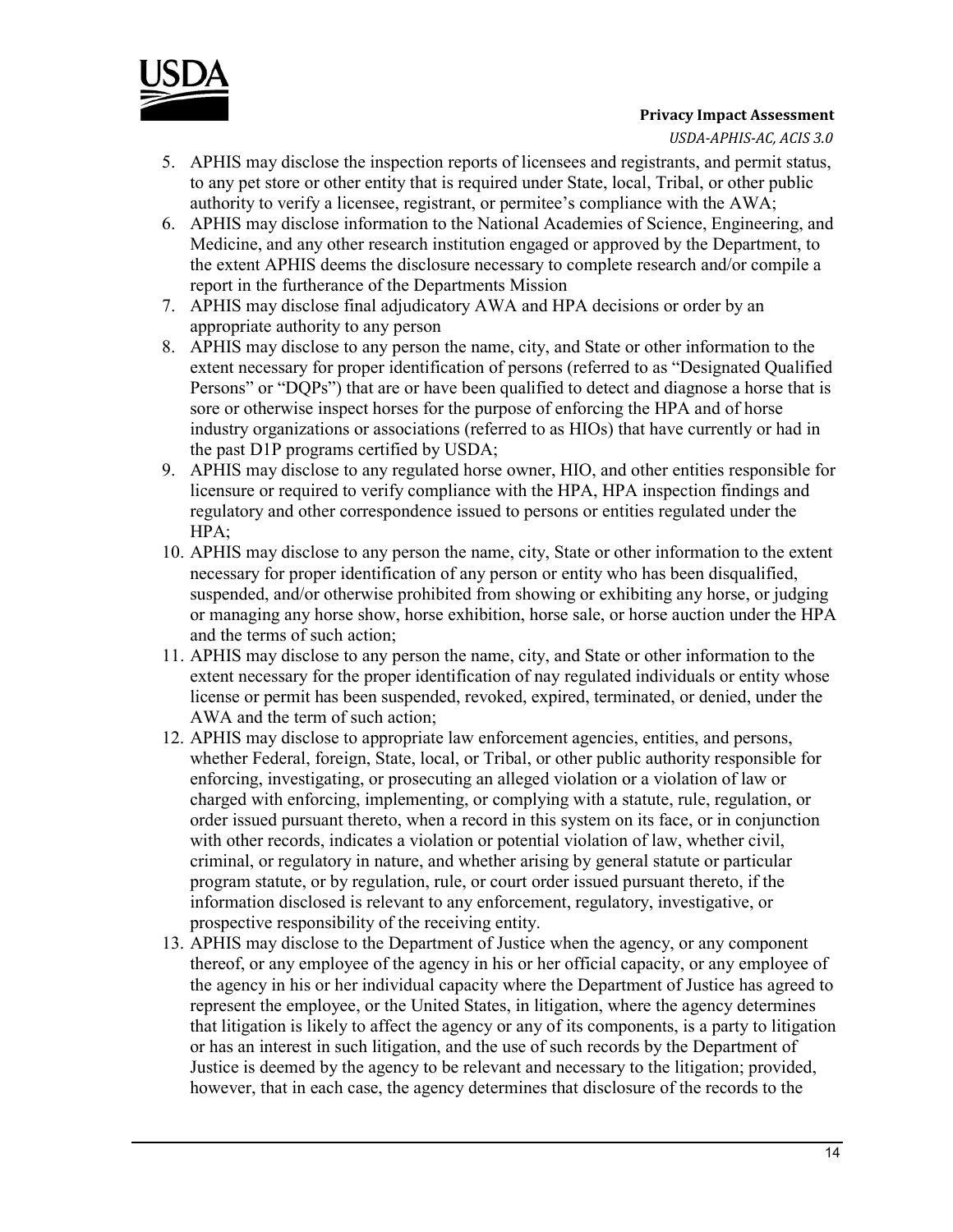

*USDA-APHIS-AC, ACIS 3.0*

Department of Justice is a use of the information contained in the records that is compatible with the purpose for which the records were collected;

- 14. APHIS may disclose information in a systems of records to a court or adjudicative body in administrative, civil, or criminal proceedings when: (a)The agency or any component thereof; or (b) any employee of the agency in his or her official capacity; or (c) any employee of the agency in his or her individual capacity where the agency has agreed to represent the employee; or (d) the United States Government, is a party to litigation or has an interest in such litigation, and by careful review, the agency determines that the records is therefore deemed by the agency to be for a purpose that is compatible with the purpose for which the agency collected the records;
- 15. APHIS may disclose information from this system or records to appropriate agencies, entities, and persons when: (a) USDA suspects or has confirmed that there has been a breach of the system of records; (b) USDA has determined that as a result of the suspected or confirmed breach there is a risk of harm to individuals, USDA (including its information systems, programs, and operations), the Federal Government, or national security; and (c) the disclosure made to such agencies, entities, and persons is reasonably necessary to assist in connection with USDA's efforts to respond to the suspected or confirmed compromise and prevent, minimize, or remedy such harm;
- 16. APHIS may disclose information from this system or records to another Federal agency or Federal entity, when information from this system of records is reasonably necessary to assist the recipient agency or entity in (a) responding to a suspected or confirmed breach or (b) preventing, minimizing, or remedying the risk of harm to individuals, the agency (including its information systems, programs and operations), the Federal Government, or national security.
- 17. APHIS may disclose information in the systems of records to USDA contractors and other parties engaged to assist in administering the program, analyzing data, and conducting audits. Such contractors and other parties will be bound by the nondisclosure provisions of the Privacy Act;
- 18. APHIS may disclose information in the system or records to USDA contractors, partner agency employees or contractors, or private industry employed to identify patterns, trends, or anomalies indicative of fraud, waste, or abuse;
- 19. APHIS may disclose information from the system of records to a Congressional office from the record of an individual in response to any inquiry from that Congressional office made at the written request of the individual to whom the record pertains;
- 20. APHIS may disclose information in this system or records to the National Archives and Records Administration or to the General Services Administration for records management inspections conducted under 44 U.S.C. 2904 and 2906; and
- 21. APHIS may disclose information in this system or records to the National Finance Center and Treasury Department as necessary to carry out any and all functions within their jurisdiction, including but not limited to, processing payments, fees, and collections, penalties, and offsets

#### **5.2 Is the sharing of personally identifiable information outside the Department compatible with the original collection? If so, is it covered by an appropriate routine use in a SORN? If so, please**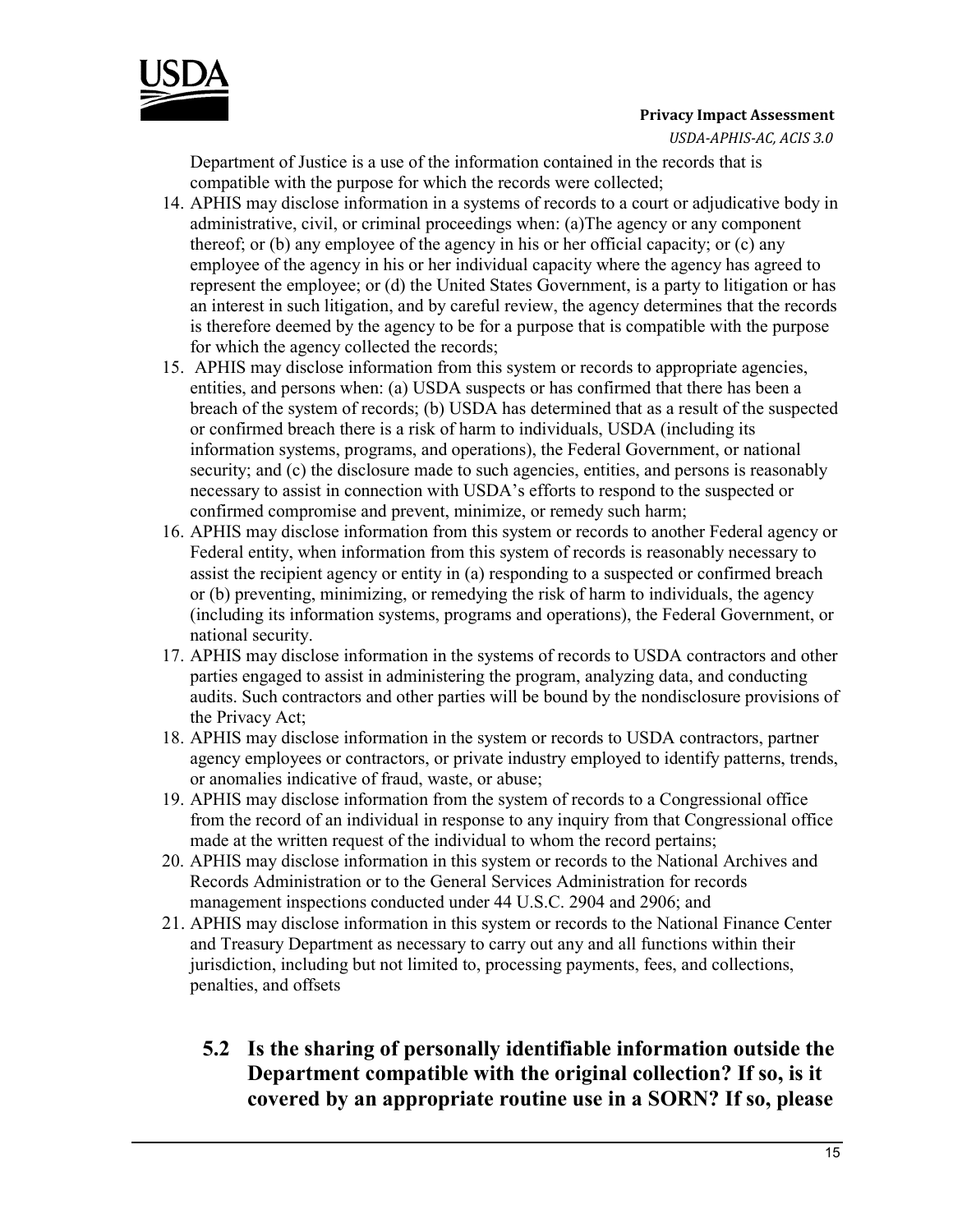

#### **describe. If not, please describe under what legal mechanism the program or system is allowed to share the personally identifiable information outside of USDA.**

Yes. The routine uses is covered in the SORN Animal Welfare Act and Horse Protection Act USDA/APHIS-8, pending final approval on the amended SORN.

#### **5.3 How is the information shared outside the Department and what security measures safeguard its transmission?**

Information is shared via read-only PDF document and/or read-only web browser display. Public accesses the APHIS website to search for the read-only display of ACIS 3 data and information, with appropriate redactions to protect personal information.

#### **5.4 Privacy Impact Analysis: Given the external sharing, explain the privacy risks identified and describe how they were mitigated.**

Persons may attempt to manipulate the computer generated inspection reports and research facility annual reports to reveal PII. We placed security controls and proper redaction methods on the documents to prevent manipulation of the reports and exposure of PII.

# **6 Section 6.0 Notice**

The following questions are directed at notice to the individual of the scope of information collected, the right to consent to uses of said information, and the right to decline to provide information.

#### **6.1 Was notice provided to the individual prior to collection of information?**

Yes. The public was provided notice in the SORN USDA/APHIS-8 published in the *Federal Register*, pending final approval of the amended SORN. Information is collected on approved APHIS forms, which all forms contain paper work reduction act statements as required by the paperwork reduction act (PRA). The forms contain a privacy act notice,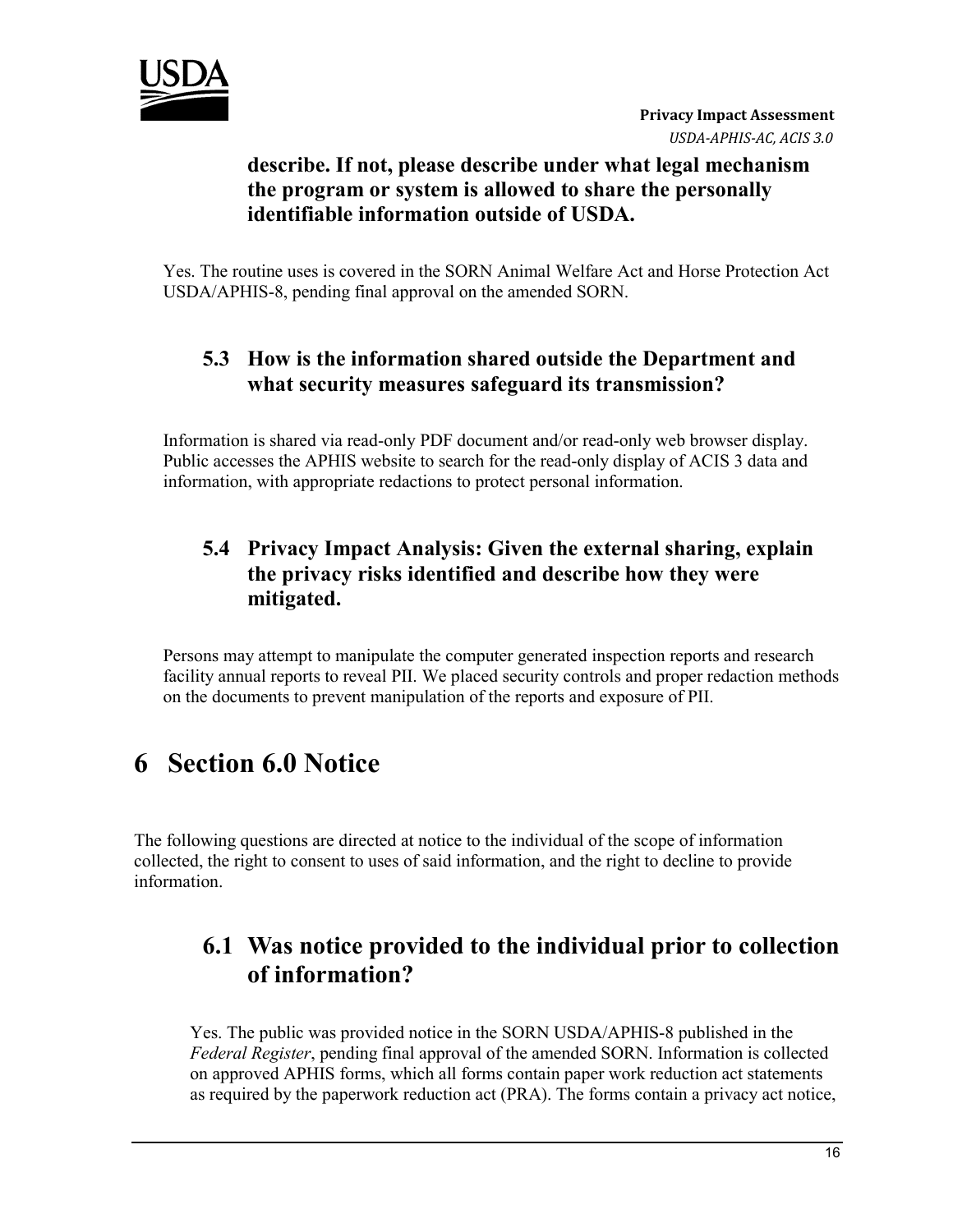

*USDA-APHIS-AC, ACIS 3.0*

pending final approval of the Privacy Impact Assessment and the SORN. The forms include: APHIS 7001 US Interstate and International Certificate of Health Examination for Small Animals; APHIS 7001a Continuation sheet for US Interstate and International Certificate of Health Examination for Small Animals; APHIS 7002 Animal Care Program of Veterinary Care for Research Facilities or Exhibitors/Dealers; APHIS 7003 Application for License Renewal; APHIS 7003A Application for New License; APHIS 7005 Record of Acquisition for Dogs and Cats on Hand; APHIS 7006 Record of Disposition of Dogs and Cats; APHIS 7006a Continuation Sheet for Record of Disposition of Dogs and Cats; APHIS 7007-License Certificate; APHIS 7011 Application for Registration Update; APHIS 7011A Application for New Registration; APHIS 7019 Record of Animal on Hand; APHIS 7020 Record of Acquisition, Disposition, or Transport of Animals (other than dogs and cats); APHIS 7020a Continuation Sheet for Record of Acquisition, Disposition, or Transport of Animals (other than dogs and cats); 7021-Registration Certificate; APHIS 7023 Research Facility Annual Report; APHIS 7023a Continuation Sheet for Annual Report of Research Facility; 7060-Official Warning Violations of Federal Regulations, APHIS 7077 USDA, APHIS, Summary of Alleged Violations (Horse Protection Act); APHIS 7030 Federal Debt Collection Act form; APHIS 7031-Credit Card Payment Authorization; APHIS 7033-Notification of Change; APHIS 7040-Live Dog Import Application and Permit; APHIS-7040B-Live Dog Import Application Permit Additional Information; APHIS 7041-Live Dog Import Health and Rabies Certificates; APHIS 7060-Official Warning Violations of Federal Regulations, APHIS 7077 USDA, APHIS, Summary of Alleged Violations (Horse Protection Act),

### **6.2 Do individuals have the opportunity and/or right to decline to provide information?**

Individuals who are subject to be in compliance with the AWA and HPA regulations are required to provide the requested information.

### **6.3 Do individuals have the right to consent to particular uses of the information? If so, how does the individual exercise the right?**

No because the information is used to determine compliance with the AWA and HPA.

#### **6.4 Privacy Impact Analysis: Describe how notice is provided to individuals, and how the risks associated**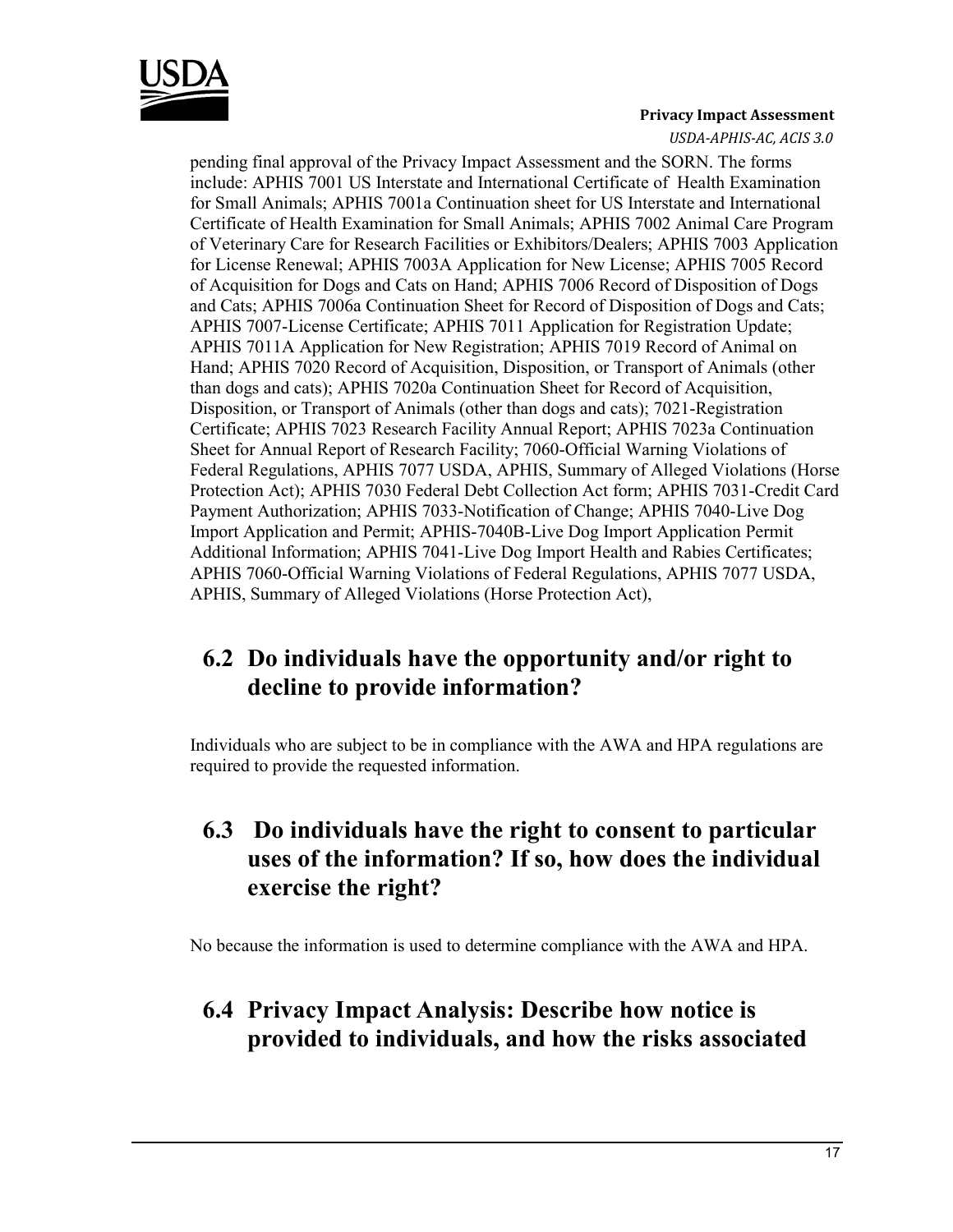

#### **with individuals being unaware of the collection are mitigated.**

The System of Record Notice (SORN) Animal Welfare Act and Horse Protection Act USDA-APHIS-8 is the official notice. No information is collected without an individual's awareness. The forms contain a privacy act notice, pending final approval of the Privacy Impact Assessment and the SORN. At the time of data collection, a form is being completed or the individual is speaking with a Federal employee.

# **7 Section 7.0 Access, Redress and Correction**

The following questions are directed at an individual's ability to ensure the accuracy of the information collected about them.

### **7.1 What are the procedures that allow individuals to gain access to their information?**

The Agency has exempted this system of records from the notification, access, and amendment provisions of the Privacy Act. The Agency has exempted this system from subsections  $(c)(3)$ ; (d);  $(e)(1)$ ,  $(4)(G)$ ,  $(H)$ , and  $(I)$ ; and  $(f)$  of the Privacy Act pursuant to 5 U.S.C. §  $552a(k)(2)$ . The exemptions will be applied only to the extent that the information in the system is subject to exemption pursuant to 5 U.S.C.  $\S$  552a(k)(2). An individual who is the subject of a record in this system may seek access to those records that are not exempt from the access provisions. A determination whether a record may be accessed will be made at the time a request is received. All inquiries should be addressed to the Chief FOIA Officer, Department of Agriculture, 1400 Independence Avenue, SW, Washington, D.C. 20250.

#### **7.2 What are the procedures for correcting inaccurate or erroneous information?**

Individuals seeking to contest or amend information maintained in the system should direct their requests to the address indicated in section 7.1 above. Some information may be exempt from the amendment provisions, as described in section 7.1 above. An individual who is the subject of a record in this system may seek amendment of those records that are not exempt. A determination whether a record may be amended willbe made at the time a request is received.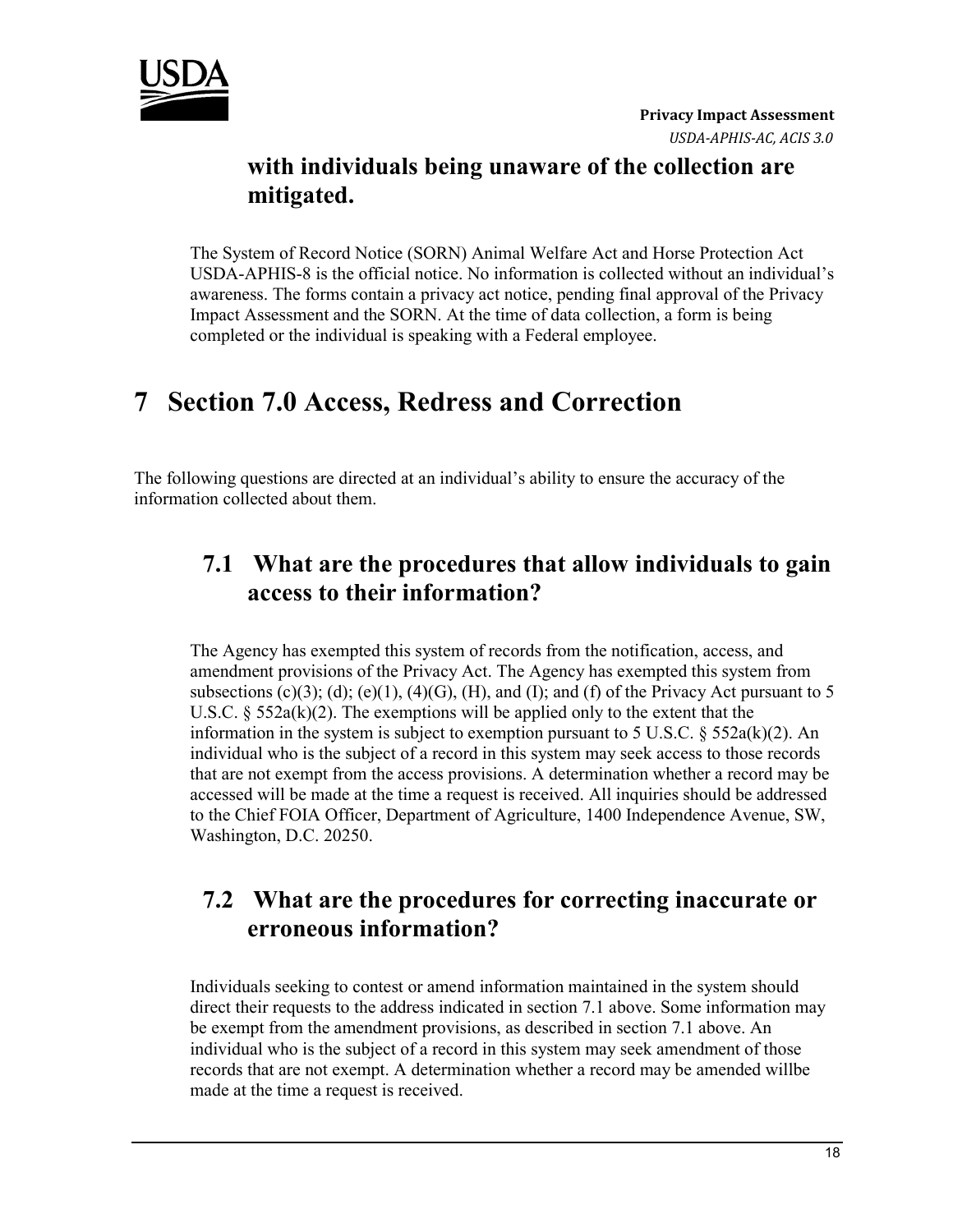

### **7.3 How are individuals notified of the procedures for correcting their information?**

Individuals are notified of procedures for correcting their information in the USDA/APHIS-8 SORN that published in the *Federal Register*, pending final approval of the amended SORN.

### **7.4 If no formal redress is provided, what alternatives are available to the individual?**

Individuals seeking to contest or amend information maintained in the system should direct their requests to the address indicated in section 7.1 above. Some information may be exempt from the amendment provisions, as described in section 7.1 above. An individual who is the subject of a record in this system may seek amendment of those records that are not exempt. A determination whether a record may be amended will be made at the time a request is received.

### **7.5 Privacy Impact Analysis: Please discuss the privacy risks associated with the redress available to individuals and how those risks are mitigated.**

APHIS has a formal redress procedure in place and there is minimum risk.

### **8 Section 8.0 Technical Access and Security**

The following questions are intended to describe technical safeguards and security measures.

#### **8.1 What procedures are in place to determine which users may access the system and are they documented?**

Access to ACIS 3.0 is based on the need to conduct business with Animal Care. Access must be requested in writing and approved by Animal Care Information System Security Manager (ISSM)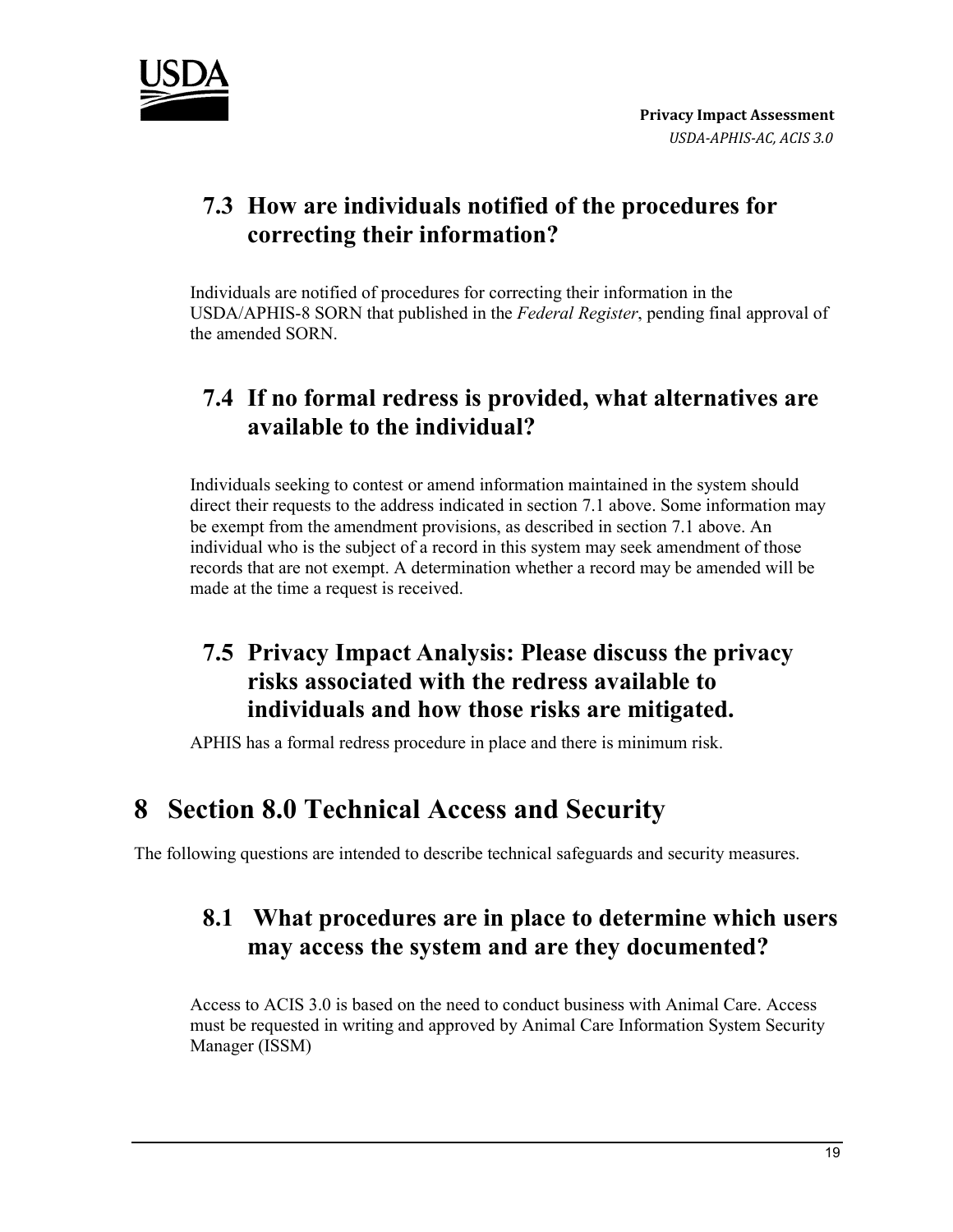

#### **8.2 Will Department contractors have access to the system?**

Yes Department contractors have access to ACIS 3.0.

### **8.3 Describe what privacy training is provided to users either generally or specifically relevant to the program or system?**

All USDA/APHIS employees provided access to the ACIS 3.0 are required to complete annual Information Technology (IT) Security Awareness Training and must sign APHIS Rules of Behavior form prior to receiving access to the information system.

Individuals that handle PII take USDA Role-based Privacy training.

All non-APHIS users (customers) are required to read the eAuthentication login screen before they login to input data into ACIS 3.0.

### **8.4 Has Certification & Accreditation been completed for the system or systems supporting the program?**

Yes \*(Note the Assessment and Authorization (A&A) on ACIS is completed and it is on a continuous monitoring required an A&A review annually)

### **8.5 What auditing measures and technical safeguards are in place to prevent misuse of data?**

Auditing is enabled within the application for defined auditable events including data uploads, modification to ACIS 3.0 schema objects, administrative access, unsuccessful and unauthorized access. Audit monitoring, analysis and reporting are reviewed weekly by AC Information System Security Manager (ISSM).

### **8.6 Privacy Impact Analysis: Given the sensitivity and scope of the information collected, as well as any information sharing conducted on the system, what**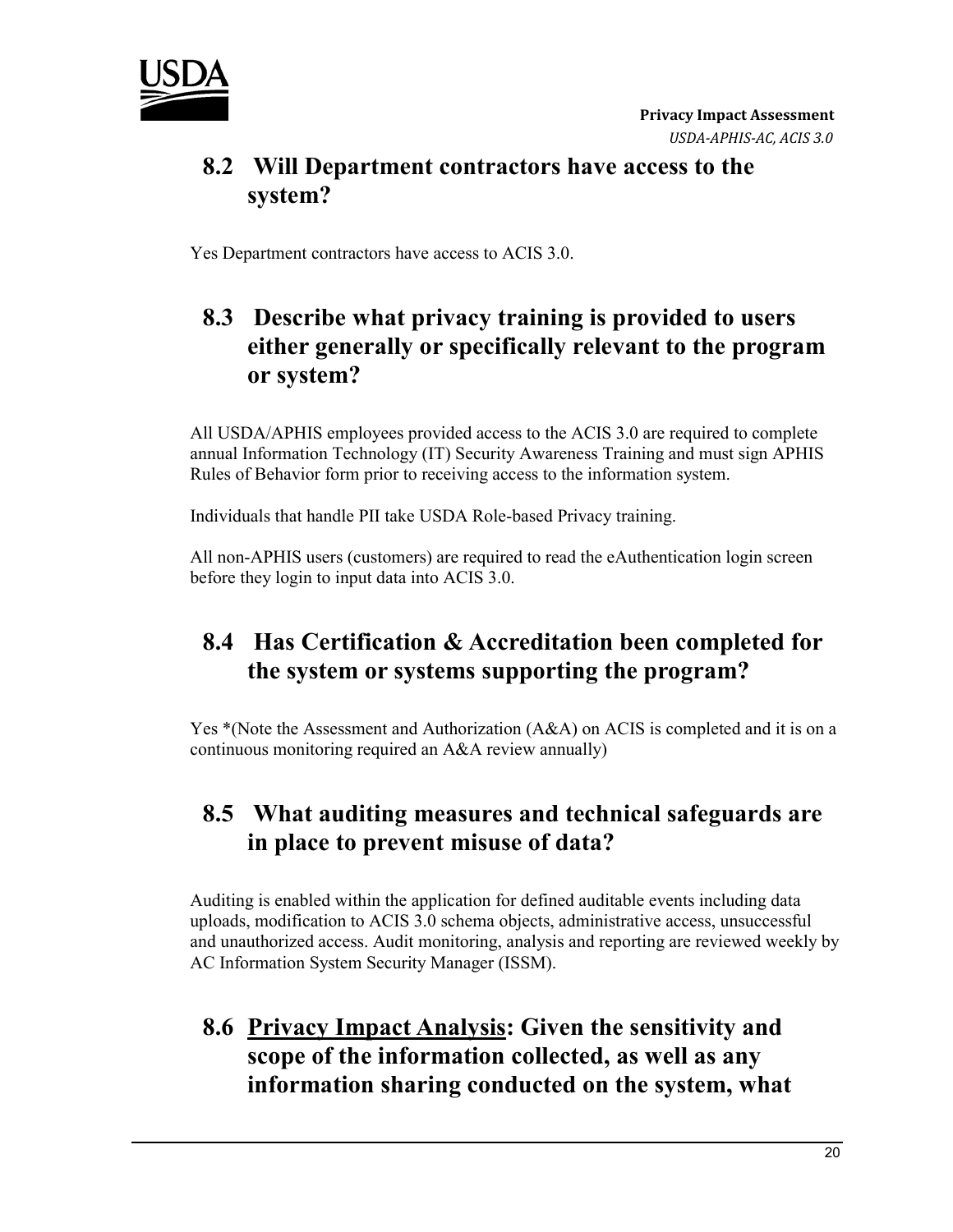

#### **privacy risks were identified and how do the security controls mitigate them?**

There is a risk that personal information collected on individuals may be distributed beyond the intended audiences. ACIS 3.0 has access controls in place to ensure that only individuals with a valid need-to-know/need-to-share have access to the information in the database.

# **9 Section 9.0 Technology**

The following questions are directed at critically analyzing the selection process for any technologies utilized by the system, including system hardware and other technology.

#### **9.1 What type of project is the program or system?**

The project is a "web-enabled" application allowing USDA personnel, as well as external users with limited privileges, to access the application via the USDA eAuthentication system. Internal users login to the application using their PIV card and external users login with their eAuthentication account and password.

#### **9.1 Does the project employ technology which may raise privacy concerns? If so please discuss their implementation.**

No

### **10 Section 10.0 Third Party Websites/Applications**

The following questions are directed at critically analyzing the privacy impact of using third party websites and/or applications.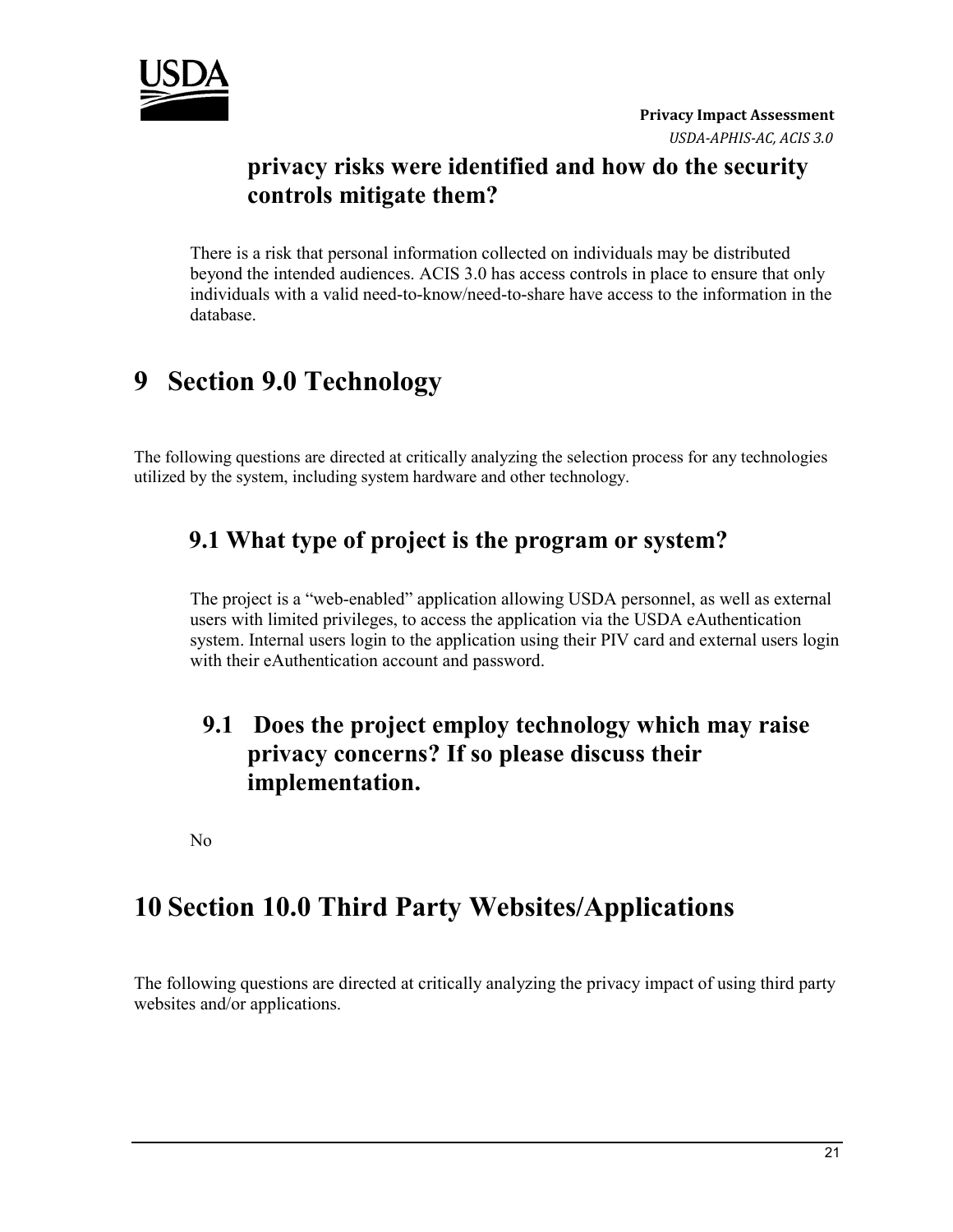

**10.1 Has the System Owner (SO) and/or Information Systems Security Program Manager (ISSPM) reviewed Office of Management and Budget (OMB) memorandums M-10-22 "Guidance for Online Use of Web Measurement and Customization Technology" andM-10-23 "Guidance for Agency Use of Third-Party Websites and Applications"?** 

Yes

### **10.2 What is the specific purpose of the agency's use of 3rd party websites and/or applications?**

ACIS 3.0 does not use 3rd party websites and/or applications.

### **10.3What personally identifiable information (PII) will become available through the agency's use of 3rd party websites and/or applications.**

ACIS 3.0 does not use 3rd party websites and/or applications.

### **10.4 How will the PII that becomes available through the agency's use of 3rd party websites and/or applications be used?**

ACIS 3.0 does not use 3rd party websites and/or applications.

### **10.5 How will the PII that becomes available through the agency's use of 3rd party websites and/or applications be maintained and secured?**

ACIS 3.0 does not use 3rd party websites and/or applications.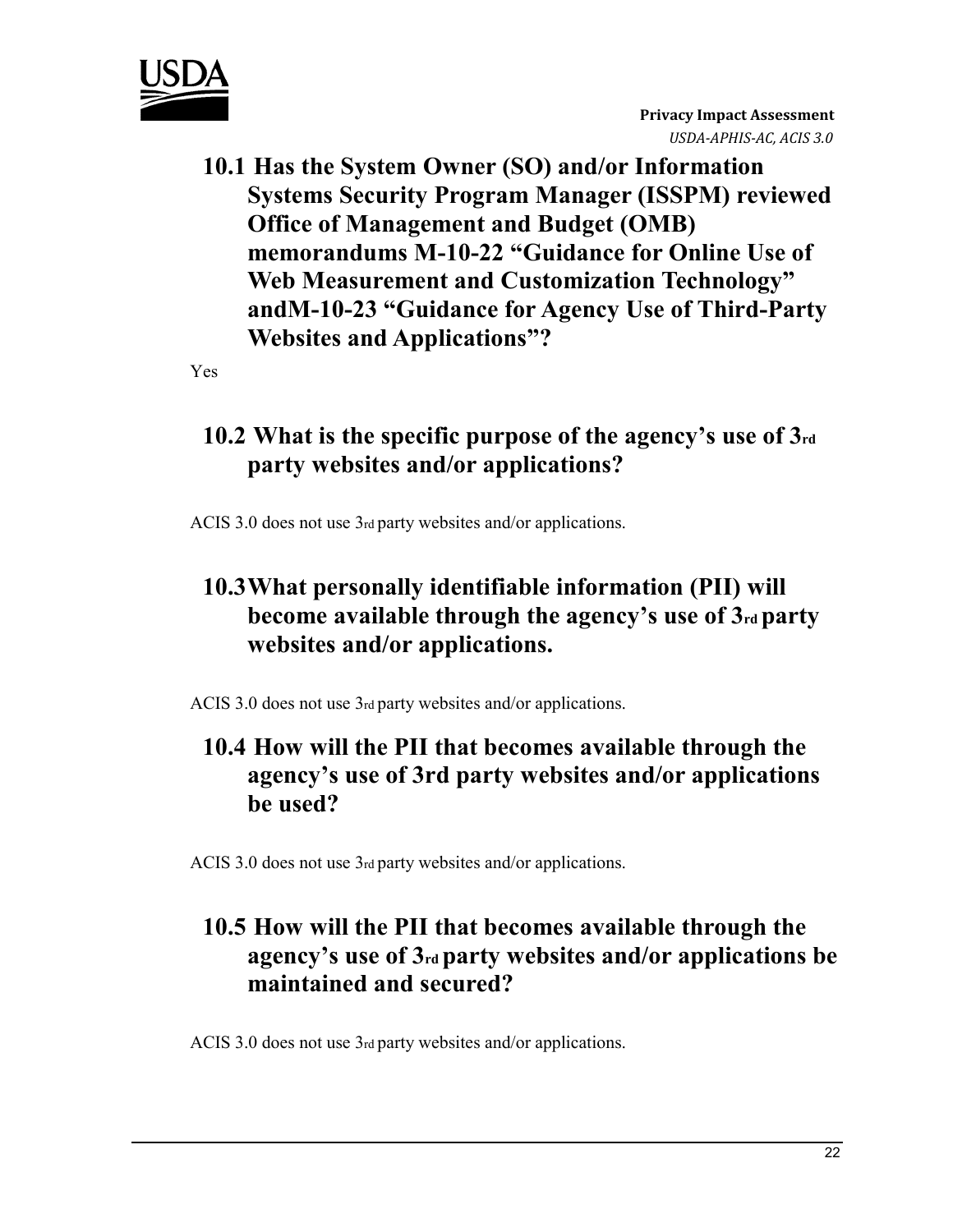

### **10.6 Is the PII that becomes available through the agency's use of 3rd party websites and/or applications purged periodically?**

ACIS 3.0 does not use 3rd party websites and/or applications.

### **10.7 Who will have access to PII that becomes available through the agency's use of 3rd party websites and/or applications?**

ACIS 3.0 does not use 3rd party websites and/or applications.

### **10.8 With whom will the PII that becomes available through the agency's use of 3rd party websites and/or applications be shared - either internally or externally?**

ACIS 3.0 does not use 3rd party websites and/or applications.

### **10.9 Will the activities involving the PII that becomes available through the agency's use of 3rd party websites and/or applications require either the creation or modification of a system of records notice (SORN)?**

ACIS 3.0 does not use 3rd party websites and/or applications.

#### **10.10 Does the system use web measurement and customization technology?**

No